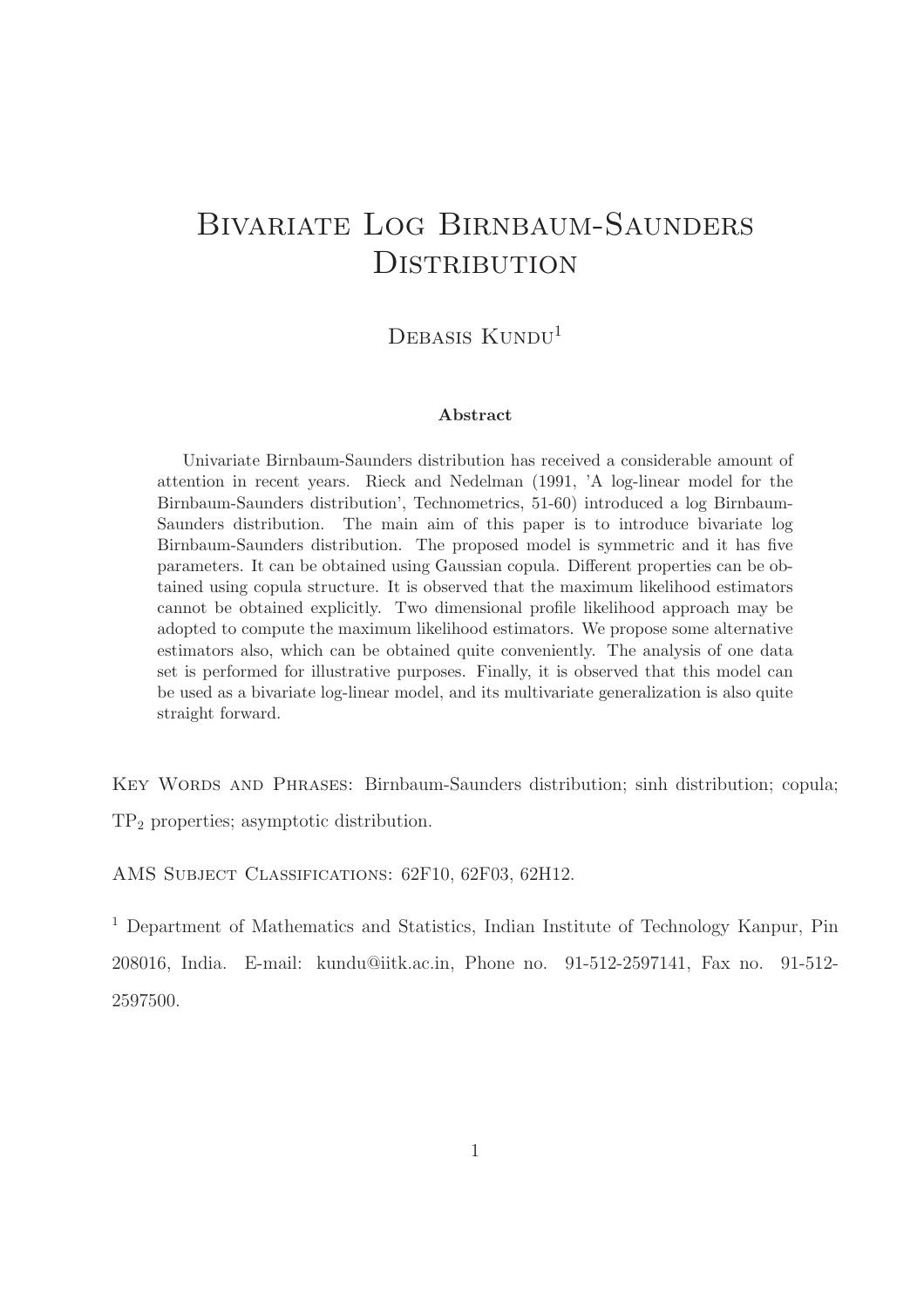### 1 INTRODUCTION

Birnbaum-Saunders [2, 3] proposed a two-parameter failure time model for analyzing fatigue failure time data. From now on, we call this distribution as the Birnbaum-Saunders distribution. Recently Birnbaum- Saunders distribution has been used quite extensively in analyzing failure time data. The cumulative distribution function (CDF) of a two-parameter Birnbaum-Saunders random variable T can be written as

$$
F_T(t; \alpha, \beta) = \Phi(a(t; \alpha, \beta)); \quad 0 < t < \infty, \quad \alpha, \beta > 0,\tag{1}
$$

where

$$
a(t; \alpha, \beta) = \left[\frac{1}{\alpha} \left\{ \left(\frac{t}{\beta}\right)^{1/2} - \left(\frac{\beta}{t}\right)^{1/2} \right\} \right],
$$
 (2)

and  $\Phi(\cdot)$  is the CDF of a standard normal random variable. Here  $\alpha$  is the shape parameter and  $\beta$  is the scale parameter. Birnbaum-Saunders distribution can be obtained using the Central Limit Theorem (CLT) for independent identically distributed random variables with finite second moments. The probability density function (PDF) of the Birnbaum-Saunders distribution function is unimodal, and it is right skewed. An extensive review on Birnbaum-Saunders distribution till 1995 can be obtained in Johnson et al. [8], and for some other references, the readers are referred to Ng et al. [22, 23], Kundu et al. [11] Balakrishnan et al. [1], and the references cited therein.

Recently, Patriota [24] introduced scale mixture Birnbaum-Saunders distribution using generalized CLT. Several other extensions of the Birnbaum-Saunders distribution and new inference procedures of the unknown parameters, have been proposed by several authors, see for example the articles by Cordeiro and Lemonte [5], Leiva et al. [12, 13], Lemonte [17], Lemonte et al. [18, 19].

Rieck and Nedelman [27] introduced log Birnbaum-Saunders distribution and showed that it can be obtained as a special case of the sinh-normal distribution. The log Birnbaum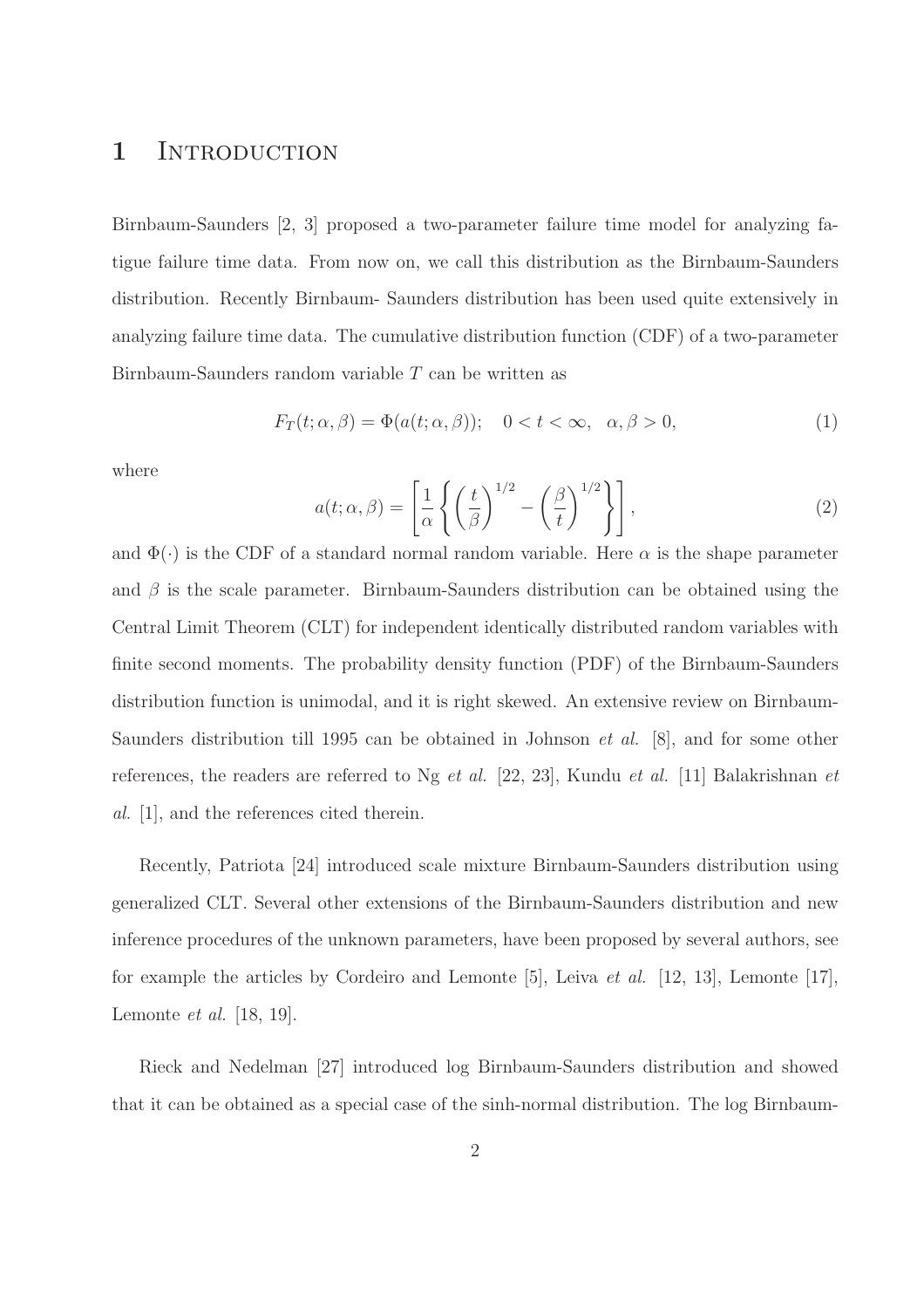Saunders distribution has several interesting properties, and it can be both unimodal and bimodal. Therefore, log Birnbaum-Saunders distribution is more flexible than many other unimodal symmetric models. It plays an important role in the log-linear model for life data with Birnbaum-Saunders distribution. Recently, Lemonte [14] proposed a log-Birnbaum-Saunders regression model with asymmetric error. A brief account of log Birnbaum-Saunders distribution is provided in the next section.

The main aim of this paper is to introduce a bivariate log Birnbaum-Saunders distribution along the same manner as the bivariate Birnbaum-Saunders distribution of Kundu et al. [10]. It can be obtained as a special case of the bivariate sinh-normal distribution. The bivariate log Birnbaum-Saunders is a symmetric distribution, and it can be obtained using the bivariate Gaussian copula. It is observed that the joint PDF of the log Birnbaum-Saunders random variable is symmetric and it can be both unimodal and bimodal depending on the parameter values. Using the copula structure different dependency measures and dependency properties can be established. It is further observed that the generation from a bivariate log Birnbaum-Saunders distribution is very simple, therefore simulation experiments can be performed quite effectively.

We discuss the maximum likelihood estimation procedure of the unknown parameters and it is observed that the maximum likelihood estimators (MLEs) cannot be obtained in explicit forms. We propose to use the profile log-likelihood method to compute the MLEs. We also provide some other estimation procedures which can be obtained easily compared to the MLEs. We provide the analysis of one data set for illustrative purposes. It is observed that this model can be used as a bivariate log-linear model. Finally we indicate the p dimensional generalization of the log Birnbaum-Saunders distribution.

Rest of the paper is organized as follows. In Section 2, we provide some preliminaries. Bivariate log Birnbaum-Saunders distribution is introduced and its different properties are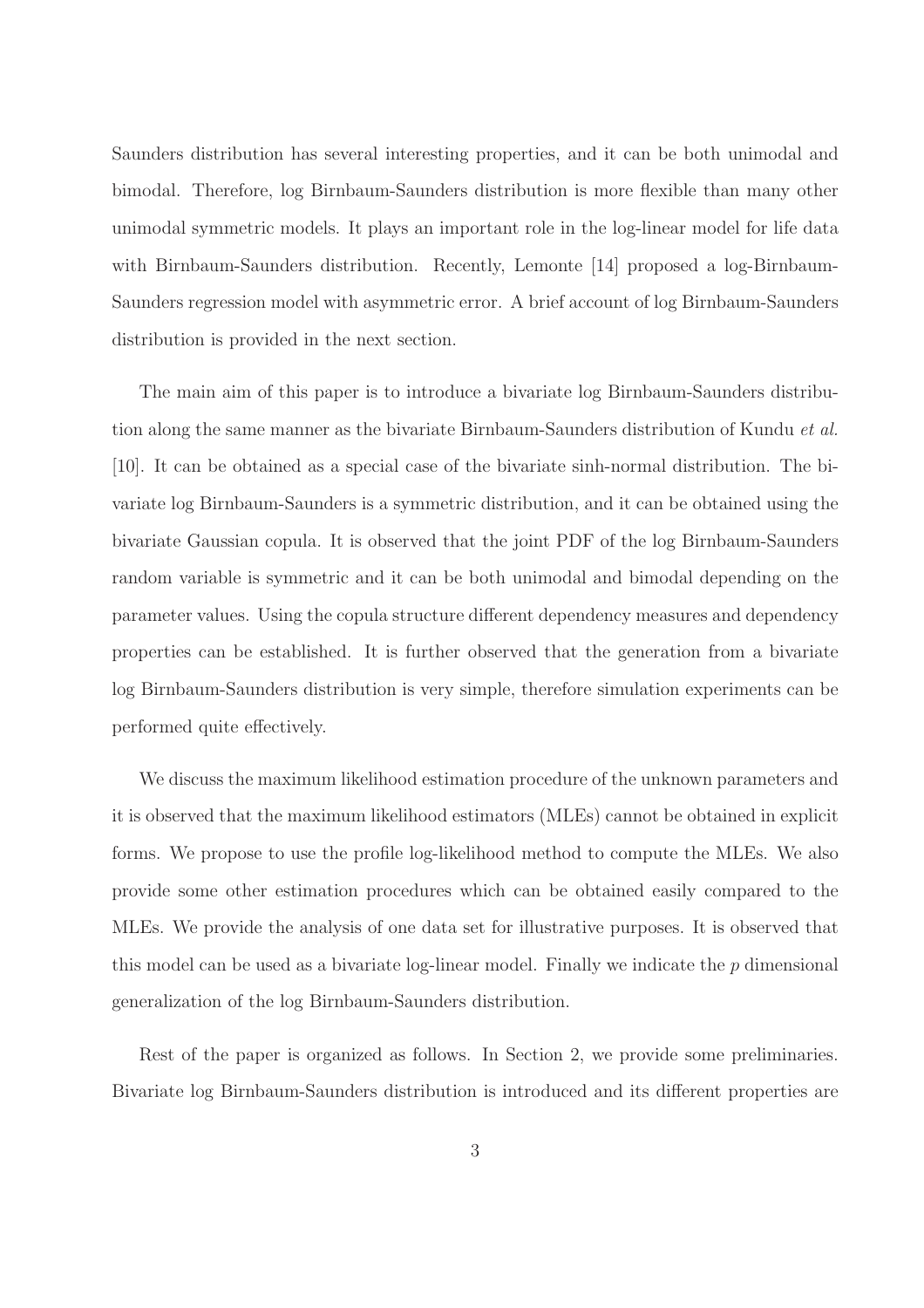discussed in Section 3. Different inferential issues are discussed in Section 4, and the analysis of one data set is provided in Section 5. Bivariate log-linear model using the proposed model is introduced in Section 6, finally we conclude the paper in Section 7.

# 2 Preliminaries

### 2.1 UNIVARIATE AND BIVARIATE BIRNBAUM-SAUNDERS DISTRIBUTIONS

A random variable T is said to have a two-parameter Birnbaum-Saunders distribution if it has the CDF as given in (1). The corresponding PDF takes the following form;

$$
f_T(t; \alpha, \beta) = \phi(a(t; \alpha, \beta))A(t; \alpha, \beta), \qquad (3)
$$

where  $\phi(\cdot)$  is the PDF of a standard normal distribution, and

$$
A(t; \alpha, \beta) = \frac{d}{dt} a(t; \alpha, \beta) = \frac{1}{2\alpha\beta} \left\{ \left(\frac{\beta}{t}\right)^{1/2} + \left(\frac{\beta}{t}\right)^{3/2} \right\} = \frac{t + \beta}{2\alpha\sqrt{\beta}t^{3/2}}.
$$
 (4)

From now on, a two-parameter Birnbaum-Saunders random variable with CDF (1) or PDF (3) will be denoted by  $BS(\alpha, \beta)$ .

Recently, Kundu et al. [10] introduced a bivariate Birnbaum-Saunders distribution using a similar transformation as in (1) in two dimension. The random vector  $(T_1, T_2)^T$  is said to have a bivariate Birnbaum-Saunders distribution, if its joint CDF is of the following form;

$$
F_{T_1,T_2}(t_1,t_2) = P(T_1 \le t_1, T_2 \le t_2) = \Phi_2(a(t_1;\alpha_1,\beta_1), a(t_2;\alpha_2,\beta_2); \rho); \quad t_1 > 0, t_2 > 0,
$$
 (5)

where  $\alpha_1, \alpha_2, \beta_1, \beta_2 > 0, -1 < \rho < 1$ , and  $\Phi_2(u, v; \rho)$  is the CDF of a bivariate standard normal random vector with correlation coefficient  $ρ$ . A bivariate Birnbaum-Saunders random vector with CDF (5) will be denoted by  $\text{BVBS}(\alpha_1, \beta_1, \alpha_2, \beta_2, \rho)$ .

If  $(T_1, T_2)^T \sim \text{BVBS}(\alpha_1, \beta_1, \alpha_2, \beta_2, \rho)$ , then it has the PDF

$$
f_{T_1,T_2}(t_1,t_2) = \phi_2(a(t_1;\alpha_1,\beta_1), a(t_2;\alpha_2,\beta_2); \rho) \times \prod_{i=1}^2 A(t_i;\alpha_i,\beta_i), \tag{6}
$$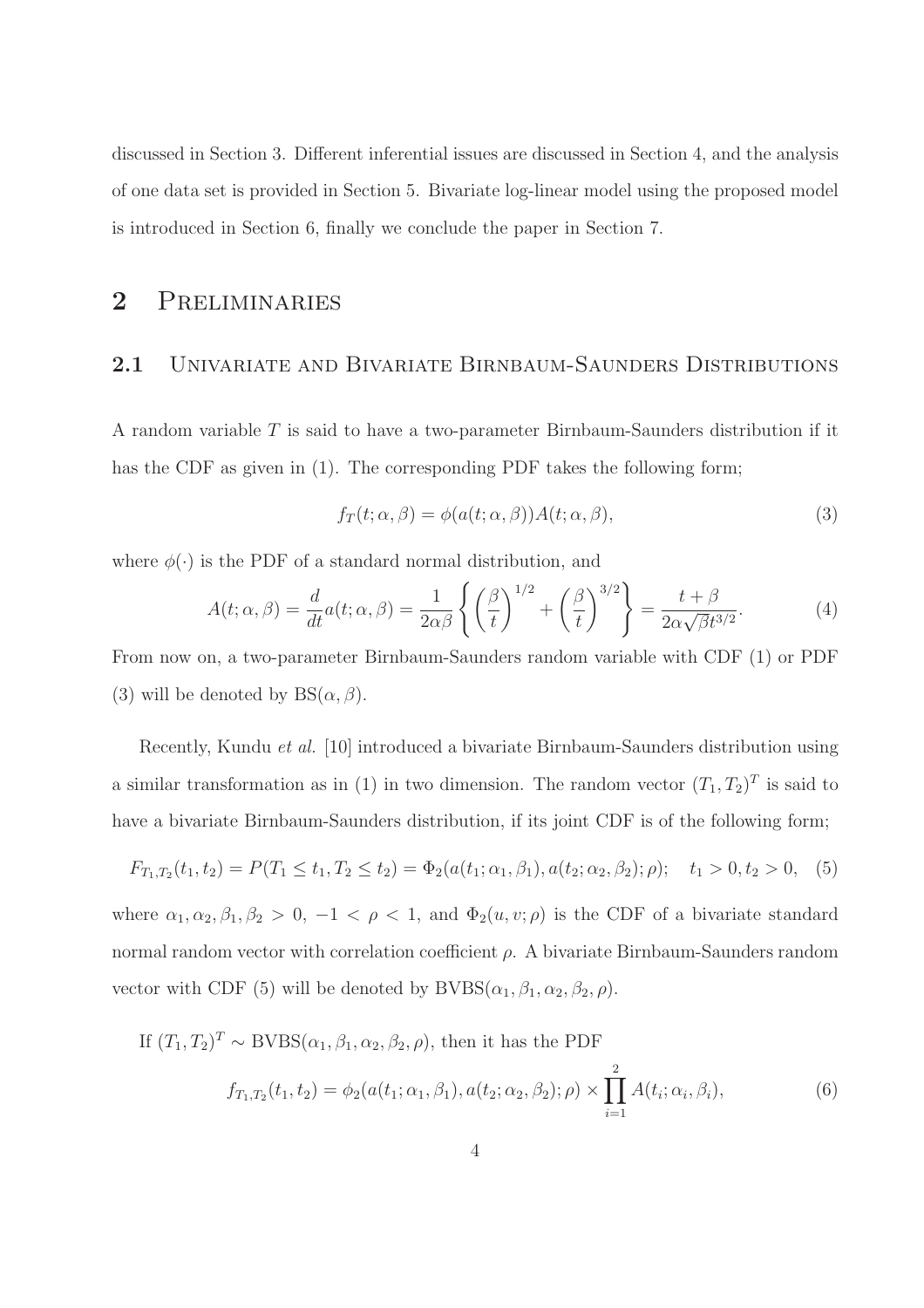where

$$
\phi_2(u, v; \rho) = \frac{1}{2\pi\sqrt{1 - \rho^2}} \exp\left\{-\frac{1}{2(1 - \rho^2)}(u^2 + v^2 - 2\rho uv)\right\},\tag{7}
$$

and it is the standard bivariate normal probability density function with correlation coefficient  $\rho$ . The density surface of a bivariate Birnbaum-Saunders distribution is unimodal and it can take different shapes, see Kundu et al. [10] for details.

#### 2.2 Sinh-Normal and log-Birnbaum-Saunders Distribution

Rieck and Nedelman [27] introduced the Sinh-normal and log Birnbaum-Saunders distribution as follows. Let Y be a real valued random variable with a cumulative distribution function  $F(\cdot)$  given by

$$
P(Y \le y) = F_Y(y; \alpha, \gamma, \sigma) = \Phi\left\{\frac{2}{\alpha}\sinh\left(\frac{y - \gamma}{\sigma}\right)\right\}, \quad \text{for } \quad -\infty < y < \infty. \tag{8}
$$

Here  $\alpha > 0$ ,  $\sigma > 0$ ,  $-\infty < \gamma < \infty$ , and  $\sinh(x)$  is the hyperbolic sine function of x, and it is defined as  $sinh(x) = \frac{e^x - e^{-x}}{2}$ 2 . In this case Y is said to have a sinh-normal distribution, and it is denoted by  $SN(\alpha, \gamma, \sigma)$ . The PDF of sinh-normal distribution is given by

$$
f_Y(y; \alpha, \gamma, \sigma) = \frac{2}{\alpha \sigma \sqrt{2\pi}} \times \cosh\left(\frac{y - \gamma}{\sigma}\right) \times \exp\left[\left(-\frac{2}{\alpha^2} \sinh^2\left(\frac{y - \gamma}{\sigma}\right)\right)\right].
$$
 (9)

Here  $\cosh(x)$  is the hyperbolic cosine function of x, and it is defined as  $\cosh(x) = \frac{e^x + e^{-x}}{2}$ 2 . In this case  $\alpha$  is the shape parameter,  $\sigma$  is the scale parameter and  $\gamma$  is the location parameter.

It is clear from (8) that if  $Y \sim SN(\alpha, \gamma, \sigma)$ , then

$$
Z = \frac{2}{\alpha} \sinh\left(\frac{Y - \gamma}{\sigma}\right) \sim N(0, 1). \tag{10}
$$

From (10), it follows that if  $Z \sim N(0, 1)$ , then

$$
Y = \sigma \, \arcsinh\left(\frac{\alpha Z}{2}\right) + \gamma \sim SN(\alpha, \gamma, \sigma),\tag{11}
$$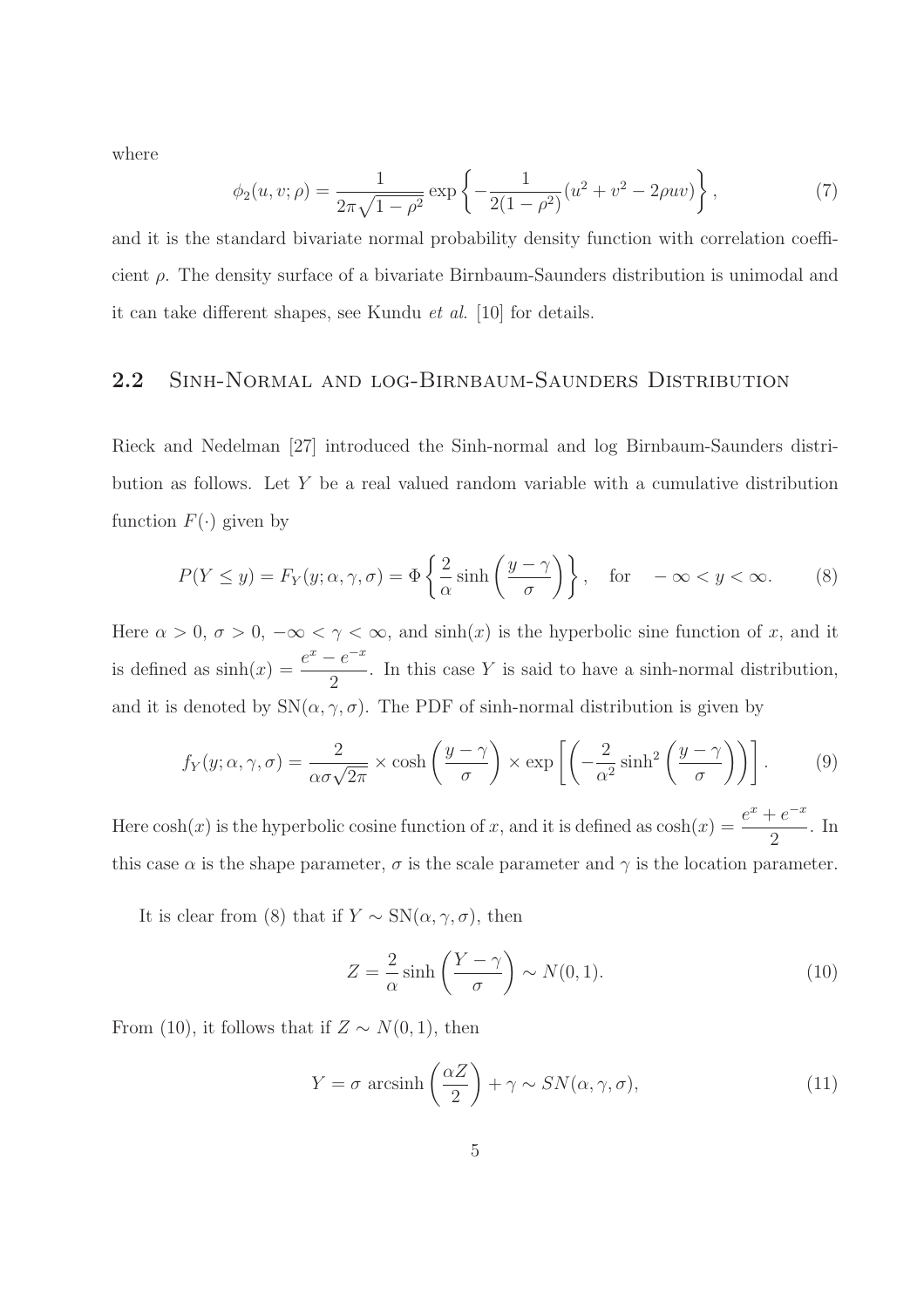where  $arcsinh(x) = ln(x + \sqrt{x^2 + 1})$ . The above representation (11) of the sinh-normal distribution can be used for generation purposes.

The random variable Y is said to have a standard sinh-normal distribution when  $\gamma = 0$ and  $\sigma = 1$ . Therefore, if  $Y \sim SN(\alpha, 0, 1)$ , then the corresponding PDF becomes;

$$
f_Y(y; \alpha, 0, 1) = \frac{2}{\alpha \sqrt{2\pi}} \times \cosh(y) \times \exp\left[ \left( -\frac{2}{\alpha^2} \sinh^2(y) \right) \right]. \tag{12}
$$

It is immediate from (12) that the  $SN(\alpha, 0, 1)$  is symmetric about 0. The PDF (12) of Y, for different values of  $\alpha$  when  $\gamma = 0$ , and  $\sigma = 1$  has been presented by Rieck [26]. It has been observed by Rieck [26] that for  $\alpha \leq 2$ , the PDF is strongly unimodal and for  $\alpha > 2$ , it is bimodal. Furthermore, if  $Y \sim SN(\alpha, \gamma, \sigma)$ , then  $U = 2\alpha^{-1}(Y - \gamma)/\sigma$  converges to the standard normal distribution as  $\alpha \to 0$ .

Note that if  $T \sim BS(\alpha, \beta)$ ,  $\ln T \sim SN(\alpha, \ln \beta, 2)$ . Because of this reason this is also known as log Birnbaum-Saunders distribution. From now on if  $Y \sim SN(\alpha, \ln \beta, 2)$ , then it will be denoted by LBS( $\alpha$ ,  $\beta$ ). Therefore, if Y ~ LBS( $\alpha$ ,  $\beta$ ), then Y has the CDF and PDF as

$$
F_Y(y; \alpha, \beta) = P(Y \le y) = \Phi\left\{\frac{2}{\alpha}\sinh\left(\frac{y - \ln \beta}{2}\right)\right\}, \quad \text{for} \quad -\infty < y < \infty,\tag{13}
$$

and

$$
f_Y(y; \alpha, \beta) = \frac{1}{\alpha} \times \cosh\left(\frac{y - \ln \beta}{2}\right) \times \phi\left(\frac{2}{\alpha} \sinh\left(\frac{y - \ln \beta}{2}\right)\right),\tag{14}
$$

respectively.

#### 2.3 Bivariate Gaussian Copula

To every bivariate distribution function  $F_{X_1,X_2}(\cdot,\cdot)$ , with continuous marginals,  $F_{X_1}(\cdot)$  and  $F_{X_2}(\cdot)$ , corresponds a unique function  $C : [0,1] \times [0,1] \rightarrow [0,1]$ , called a copula such that

$$
F_{X_1,X_2}(x_1,x_2) = C(F_{X_1}(x_1), F_{X_2}(x_2)); \quad (x_1,x_2) \in (-\infty,\infty) \times (-\infty,\infty). \tag{15}
$$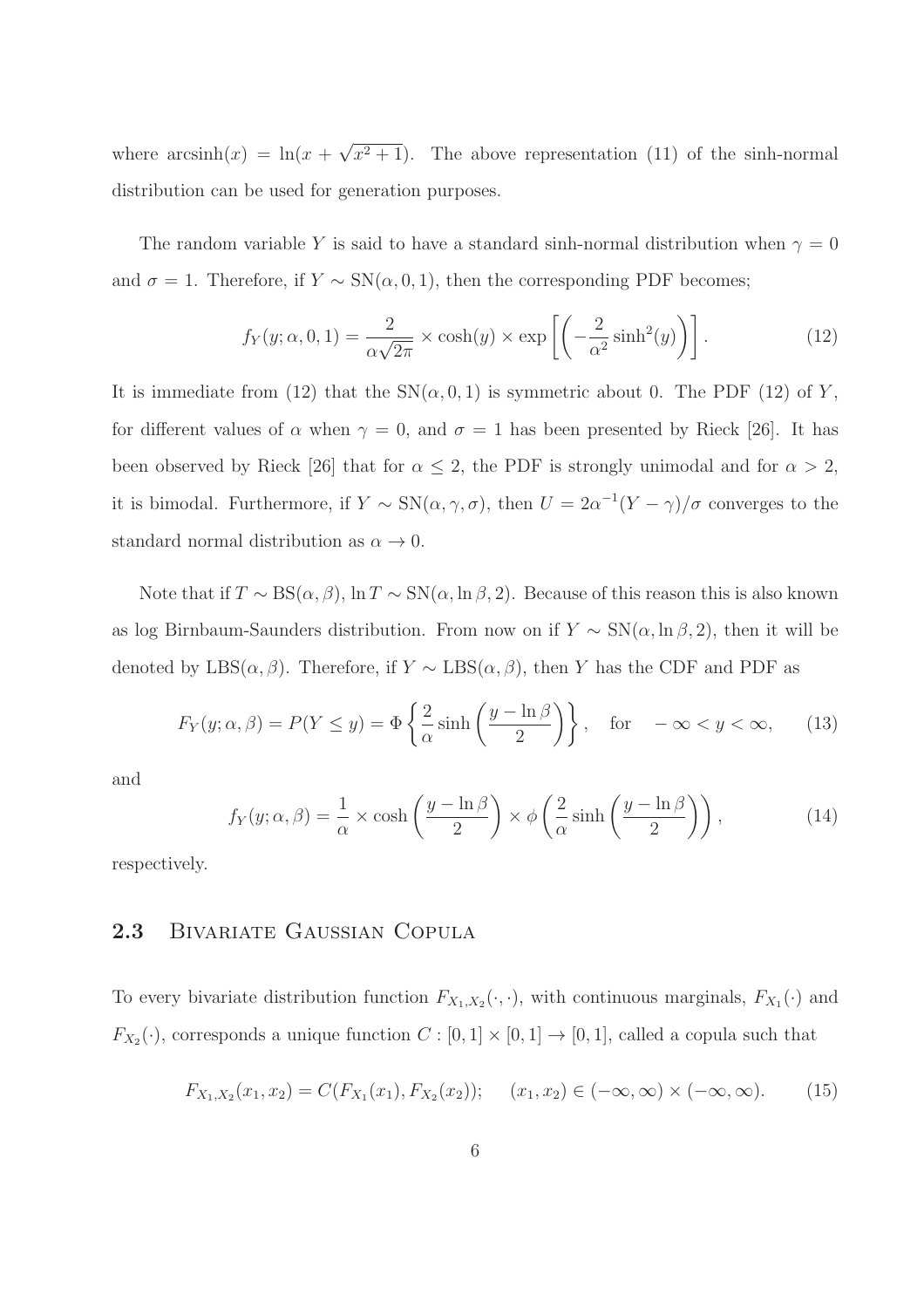Conversely, it is possible to construct a bivariate distribution function having the desired marginal distribution functions and a chosen dependence structure, i.e. copula. We have the following relation

$$
C(u, v) = F_{X_1, X_2}(F_{X_1}^{-1}(u), F_{X_2}^{-1}(v)).
$$
\n(16)

The bivariate Gaussian copula is defined as follows;

$$
C_G(u,v) = \int_{-\infty}^{\Phi^{-1}(u)} \int_{-\infty}^{\Phi^{-1}(v)} \phi_2(x,y;\rho) dx dy = \Phi_2(\Phi^{-1}(u), \Phi^{-1}(v); \rho).
$$
 (17)

Here  $\phi(\cdot)$ ,  $\Phi(\cdot)$  and  $\Phi_2(\cdot)$  are same as defined before.

The bivariate Gaussian copula density can be obtained as

$$
c_G(u, v; \rho) = \frac{\partial^2}{\partial u \partial v} C_G(u, v; \rho) = \frac{\phi_2(\Phi^{-1}(u), \Phi^{-1}(v); \rho)}{\phi(\Phi^{-1}(u))\phi(\Phi^{-1}(v))}
$$
(18)

$$
= \frac{1}{\sqrt{1-\rho^2}} \exp\left(\frac{2\rho\Phi^{-1}(u)\Phi^{-1}(v) - \rho^2(\Phi^{-1}(u)^2 + \Phi^{-1}(v)^2)}{2(1-\rho^2)}\right). \tag{19}
$$

It may be noted that the bivariate Gaussian copula cannot be obtained in explicit form, it has to computed numerically. To compute bivariate Gaussian copula one needs to compute  $\Phi^{-1}(\cdot)$ , and several very well known approximation exist and they can be used quite effectively for computational purposes.

It may be recalled that a non-negative function g defined in  $\mathbb{R}^2$  is total positivity of order two, abbreviated by TP<sub>2</sub> if for all  $x_1 < x_2, y_1 < y_2$ , with  $x, y \in \mathbb{R}$ 

$$
g(x_1, y_1)g(x_2, y_2) \ge g(x_2, y_1)g(x_1, y_2). \tag{20}
$$

If the equality (20) is reversed, it is called reverse rule of order two  $(RR_2)$ .

The following result will be useful for future development, and it may have some independent interest also. The proof is quite straight forward, and therefore it is avoided.

RESULT 1: The Gaussian copula density is (a) TP<sub>2</sub> for  $0 < \rho < 1$ , (b) RR<sub>2</sub> if  $-1 < \rho < 0$ .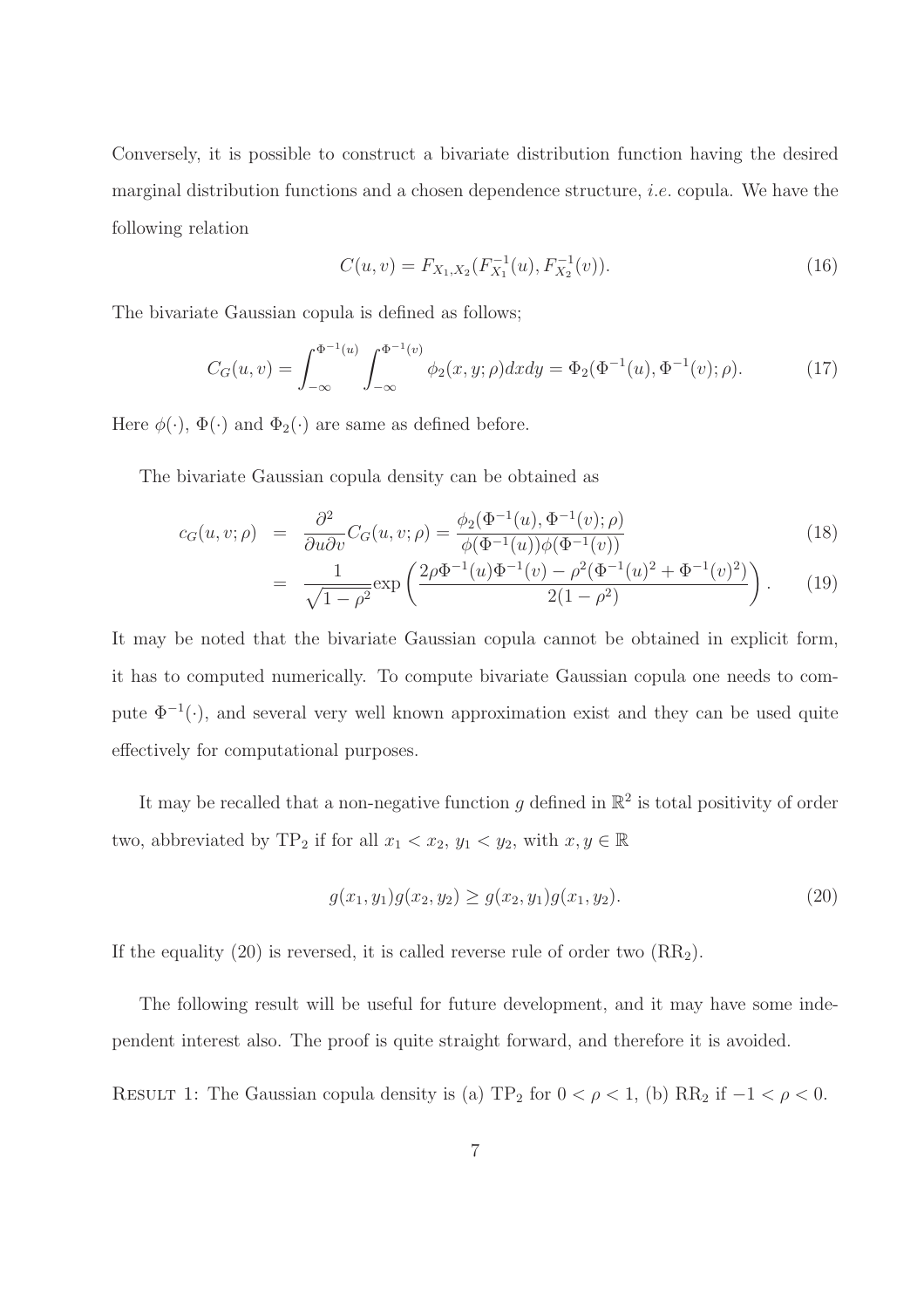# 3 Bivariate Log Birnbaum-Saunders distributions

Now along the same line as the univariate sinh-normal distribution, first we will define bivariate sinh-normal distribution, before introducing bivariate log Birnbaum-Saunders distribution, as follows. The random vector  $(Y_1, Y_2)$  is said to have a bivariate sinh-normal distribution with parameters  $\alpha_1 > 0$ ,  $-\infty < \gamma_1 < \infty$ ,  $\sigma_1 > 0$ ,  $\alpha_2 > 0$ ,  $-\infty < \gamma_2 < \infty$ ,  $\sigma_2 > 0, -1 < \rho < 1$  if the joint CDF of  $(Y_1, Y_2)$  is;

$$
P(Y_1 \le y_1, Y_2 \le y_2) = F_{Y_1, Y_2}(y_1, y_2) = \Phi_2 \left\{ \frac{2}{\alpha_1} \sinh\left(\frac{y_1 - \gamma_1}{\sigma_1}\right), \frac{2}{\alpha_2} \sinh\left(\frac{y_2 - \gamma_2}{\sigma_2}\right); \rho \right\}
$$
(21)

for  $-\infty < y_1, y_2 < \infty$ . Here  $\Phi_2(u, v; \rho)$  is the cumulative distribution function of a standard bivariate normal vector  $(Z_1, Z_2)$  with the correlation coefficient  $\rho$ . The joint PDF of  $Y_1$  and  $Y_2$  is

$$
f_{Y_1,Y_2}(y_1, y_2) = \frac{4}{\alpha_1 \alpha_2 \sigma_1 \sigma_2} \phi_2 \left\{ \frac{2}{\alpha_1} \sinh\left(\frac{y_1 - \gamma_1}{\sigma_1}\right), \frac{2}{\alpha_2} \sinh\left(\frac{y_2 - \gamma_2}{\sigma_2}\right); \rho \right\} \times \cosh\left(\frac{y_1 - \gamma_1}{\sigma_1}\right) \times \cosh\left(\frac{y_2 - \gamma_2}{\sigma_2}\right).
$$
 (22)

Here  $\phi_2(u, v, \rho)$  is same as (7). A bivariate random vector  $(Y_1, Y_2)^T$  with the PDF (22) will be denoted by  $BSN(\alpha_1, \gamma_1, \sigma_1, \alpha_2, \gamma_2, \sigma_2, \rho)$ . If  $\gamma_1 = \gamma_1 = 0$  and  $\sigma_1 = \sigma_2 = 1$ , it will be called standard bivariate sinh-normal distribution. Note that if  $(Y_1, Y_2) \sim \text{BSN}(\alpha_1, \gamma_1, \sigma_1, \alpha_2, \gamma_2, \sigma_2, \rho)$ , then it has the following stochastic representation;

$$
Y_i = \sigma_i \operatorname{arcsinh}\left(\frac{\alpha_i Z_i}{2}\right) + \gamma_i; \quad i = 1, 2,
$$
\n(23)

where  $(Z_1, Z_2)^T$  follows a standard bivariate normal distribution with correlation coefficient  $\rho$ .

Now we are in a position to define a bivariate log Birnbaum-Saunders distribution. If  $(X_1, X_2) \sim \text{BVBS}(\alpha_1, \beta_1, \alpha_2, \beta_2, \rho)$ , then  $(Y_1, Y_2) = (\ln X_1, \ln X_2)$  is said to have a bivariate log Birnbaum-Saunders distribution. Note that  $(Y_1, Y_2) \sim \text{BSN}(\alpha_1, \ln \beta_1, 2, \alpha_2, \ln \beta_2, 2, \rho)$ ,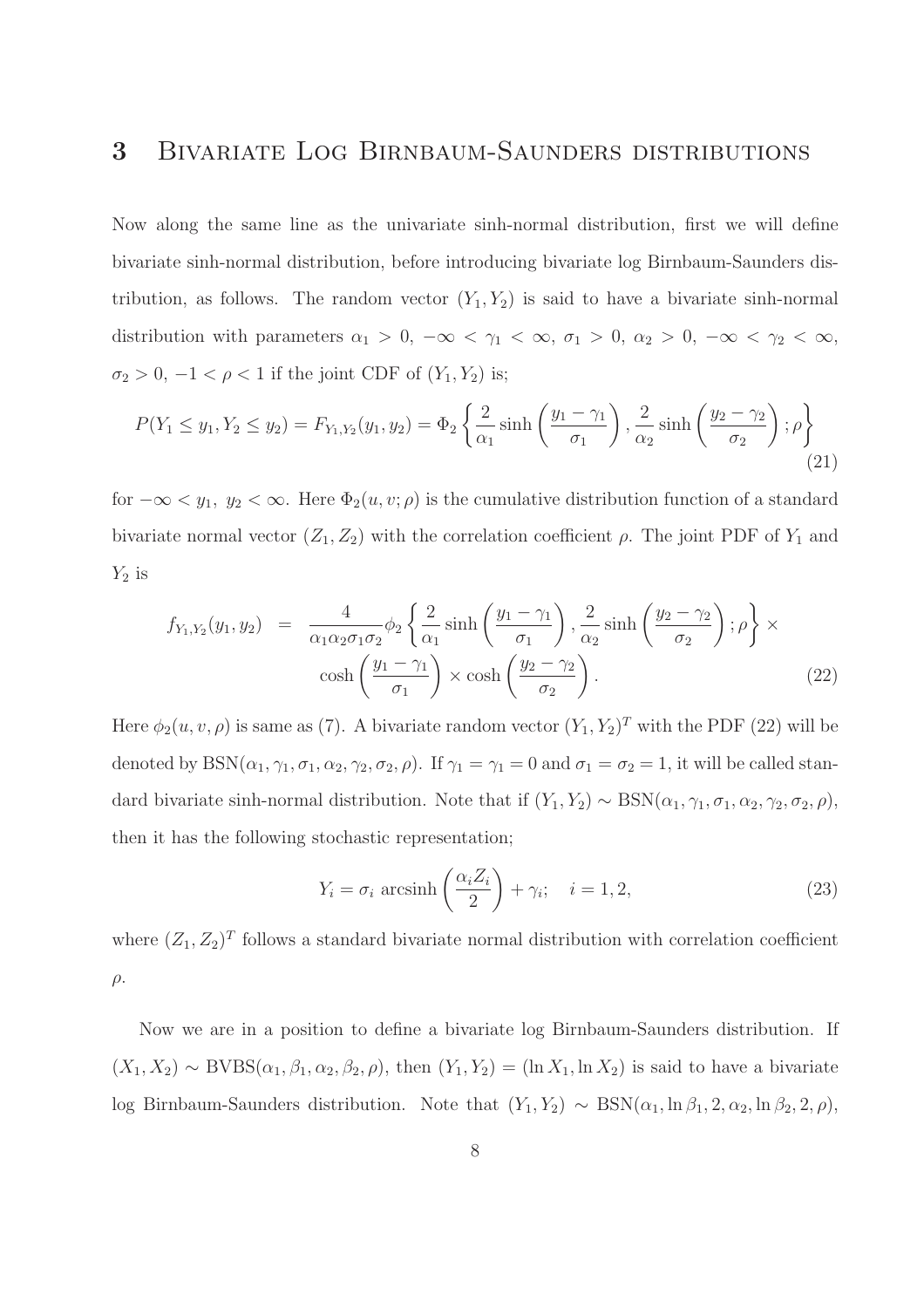and it will be denoted as  $BLES(\alpha_1, \beta_1, \alpha_2, \beta_2, \rho)$ . Therefore, the joint CDF and the joint PDF of a BLBS $(\alpha_1, \beta_1, \alpha_2, \beta_2, \rho)$  are

$$
P(Y_1 \le y_1, Y_2 \le y_2) = F_{Y_1, Y_2}(y_1, y_2) = \Phi_2 \left\{ \frac{2}{\alpha_1} \sinh\left(\frac{y_1 - \ln \beta_1}{2}\right), \frac{2}{\alpha_2} \sinh\left(\frac{y_2 - \ln \beta_2}{2}\right); \rho \right\}
$$
(24)

and

$$
f_{Y_1,Y_2}(y_1, y_2) = \frac{1}{\alpha_1 \alpha_2} \phi_2 \left\{ \frac{2}{\alpha_1} \sinh\left(\frac{y_1 - \ln \beta_1}{2}\right), \frac{2}{\alpha_2} \sinh\left(\frac{y_2 - \ln \beta_2}{2}\right); \rho \right\} \times \cosh\left(\frac{y_1 - \ln \beta_1}{2}\right) \times \cosh\left(\frac{y_2 - \ln \beta_2}{2}\right). \tag{25}
$$

The contour plots of (22) for different values of  $\alpha_1$  and  $\alpha_2$  are presented in Figure 1. It is clear that it can take different shapes depending on  $\alpha_1$ ,  $\alpha_2$  and  $\rho$ . It is always symmetric along the axis  $x = y$ . It can be both unimodal and bimodal, therefore it can be used quite effectively to analyze bivariate data. The unimodality and bimodality of the joint PDF depend on the values of  $\alpha_1$ ,  $\alpha_2$  and  $\rho$ . When  $\alpha_1 = \alpha_2 = 2$ , it is bimodal if  $|\rho|$  is large, but it is unimodal if  $|\rho|$  is small. Therefore, the unimodality or bimodality of the PDF not only depends on  $\alpha_1$  and  $\alpha_2$ , but it depends on  $\rho$  also.

From (24) it easily follows that if  $(Y_1, Y_2) \sim \text{BSN}(\alpha_1, \ln \beta_1, 2, \alpha_2, \ln \beta_2, 2, \rho)$ 

$$
\left(\frac{2}{\alpha_1}\sinh\left(\frac{Y_1 - \ln \beta_1}{2}\right), \frac{2}{\alpha_2}\sinh\left(\frac{Y_2 - \ln \beta_2}{2}\right)\right)^T \sim BN(\rho). \tag{26}
$$

 $BN(\rho)$  denotes bivariate standard normal distribution with correlation coefficient  $\rho$ . It is quite simple to generate samples from a bivariate log Birnbaum-Saunders distribution. We present the following algorithm to generate samples from  $BSN(\alpha_1, \ln \beta_1, 2, \alpha_2, \ln \beta_2, 2, \rho)$ .

#### ALGORITHM:

• Step 1: Generate independent  $U_1$  and  $U_2$  from  $N(0, 1)$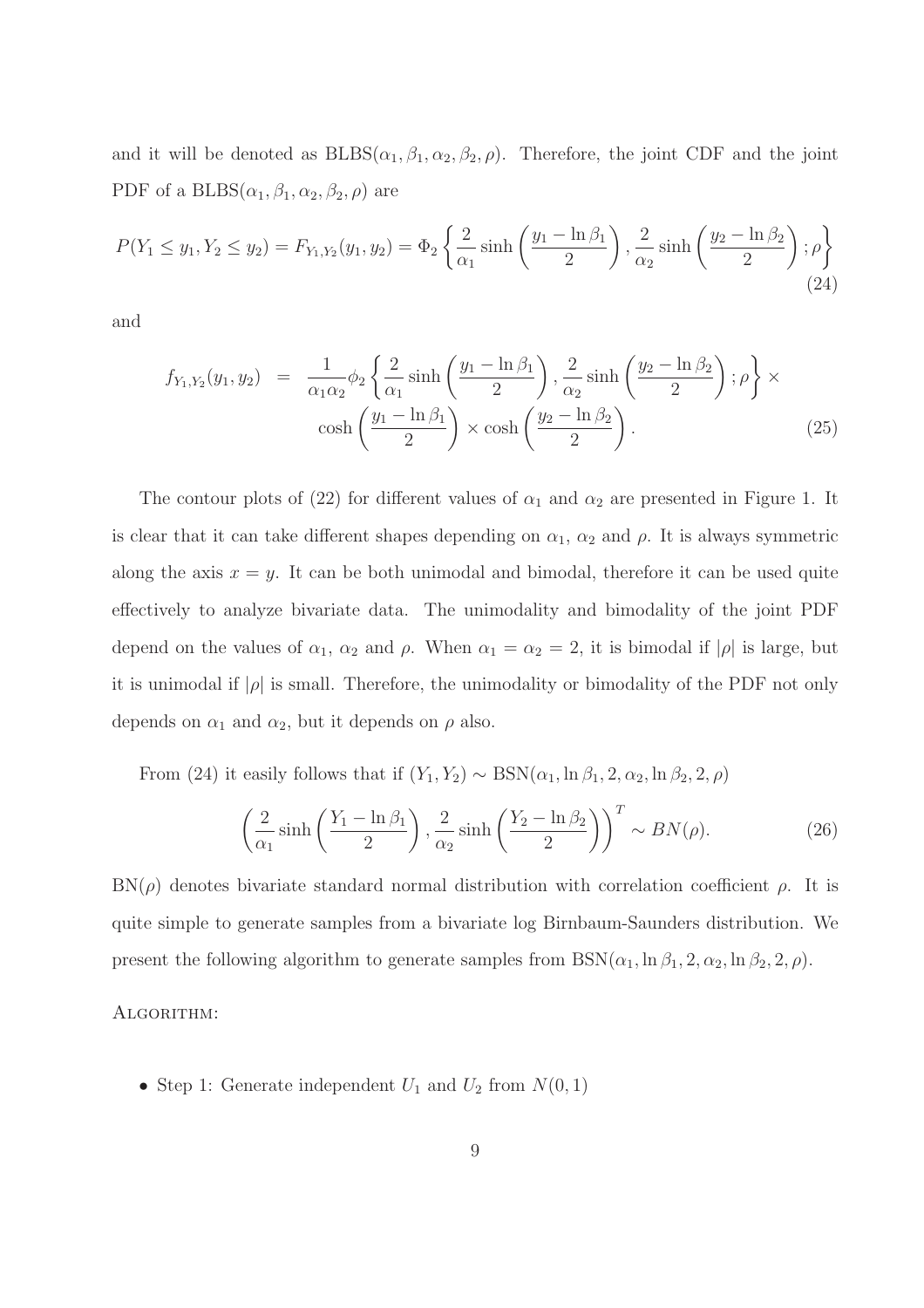• Step 2: Compute

$$
Z_1 = \frac{\sqrt{1+\rho} + \sqrt{1-\rho}}{2}U_1 + \frac{\sqrt{1+\rho} - \sqrt{1-\rho}}{2}U_2
$$
  

$$
Z_2 = \frac{\sqrt{1+\rho} - \sqrt{1-\rho}}{2}U_1 + \frac{\sqrt{1+\rho} + \sqrt{1-\rho}}{2}U_2
$$

• Step 3: Obtain

$$
Y_i = 2 \ln \left[ \frac{\alpha_i Z_i}{2} + \sqrt{1 + \left( \frac{\alpha_i Z_i}{2} \right)^2} \right]; \quad i = 1, 2.
$$

The following theorem provides the marginal and conditional distributions of BLBS distribution.

THEOREM 3.1: If  $(Y_1, Y_2) \sim \text{BLBS}(\alpha_1, \beta_1, \alpha_2, \beta_2, \rho)$ , then

(a)  $Y_i \sim \text{LBS}(\alpha_i, \beta_i), \quad i = 1, 2.$ 

(b) The conditional PDF of  $Y_1$  given  $Y_2 = y_2$  is given by

$$
f_{Y_1|Y_2=y_2}(y_1) = \frac{1}{\alpha_1\sqrt{2\pi}\sqrt{1-\rho^2}}\cosh\left(\frac{y_1-\ln\beta_1}{2}\right)
$$

$$
\times \exp\left\{-\frac{1}{2(1-\rho^2)}\left[\frac{2}{\alpha_1}\sinh\left(\frac{y_1-\ln\beta_1}{2}\right)-\frac{2\rho}{\alpha_2}\sinh\left(\frac{y_2-\ln\beta_2}{2}\right)\right]^2\right\}
$$

(c) The conditional CDF of  $Y_1$  given  $Y_2 = y_2$  is given by

$$
P(Y_1 \le y_1 | Y_2 = y_2) = \Phi\left\{\frac{\frac{2}{\alpha_1} \sinh\left(\frac{y_1 - \ln \beta_1}{2}\right) - \frac{2\rho}{\alpha_2} \sinh\left(\frac{y_2 - \ln \beta_2}{2}\right)}{\sqrt{1 - \rho^2}}\right\}
$$

PROOF: Note that the proofs of (a) and (b) can be easily obtained from the definition itself. To prove part (c), take the transformation

$$
u = \frac{2}{\alpha_1} \sinh\left(\frac{y_1 - \ln \beta_1}{2}\right) \quad \text{and} \quad v = \frac{u - \frac{2\rho}{\alpha_2} \sinh\left(\frac{y_2 - \ln \beta_2}{2}\right)}{\sqrt{1 - \rho^2}},
$$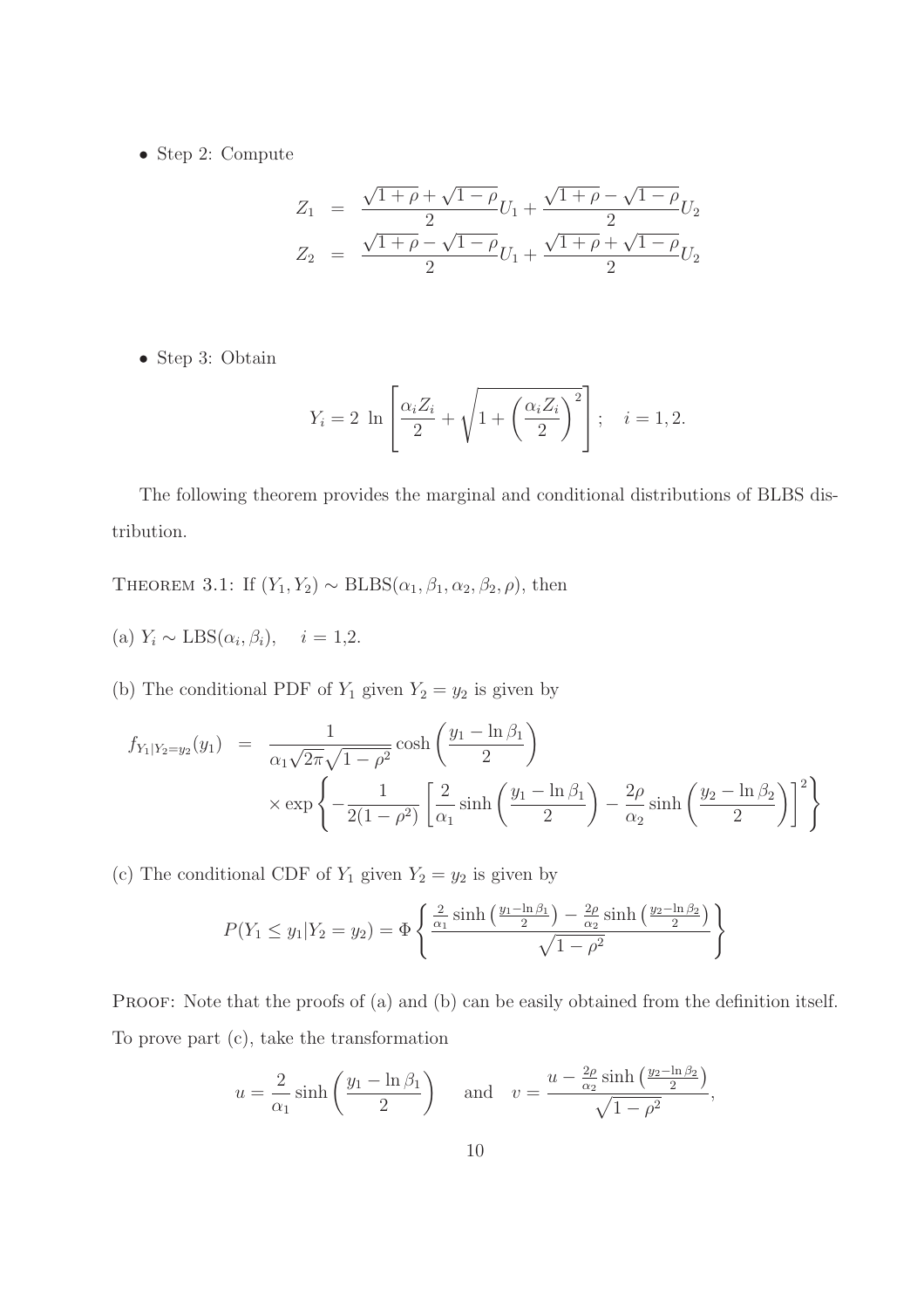and the result can be easily obtained.

COMMENT: From (b) it is clear that  $Y_1$  and  $Y_2$  are independent if and only if  $\rho = 0$ .

THEOREM 3.2: If  $(Y_1, Y_2) \sim \text{BLBS}(\alpha_1, \beta_1, \alpha_2, \beta_2, \rho)$ , then

(a) 
$$
(Y_1, -Y_2) \sim \text{BLBS}(\alpha_1, \beta_1, \alpha_2, \beta_2^{-1}, -\rho).
$$

(b) 
$$
(-Y_1, Y_2) \sim \text{BLBS}(\alpha_1, \beta_1^{-1}, \alpha_2, \beta_2, -\rho).
$$

(a) 
$$
(-Y_1, -Y_2) \sim \text{BLBS}(\alpha_1, \beta_1^{-1}, \alpha_2, \beta_2^{-1}, \rho).
$$

PROOF: All the proofs can be obtained directly from the joint PDF of BLBS and taking proper transformations.

THEOREM 3.3: If  $(Y_1, Y_2) \sim \text{BLBS}(\alpha_1, \beta_1, \alpha_2, \beta_2, \rho)$ , then for  $\rho > 0$  ( $\rho < 0$ ) it has the TP<sub>2</sub> (RR2) property.

PROOF: Since both  $TP_2$  and  $RR_2$  properties are copula properties, the results follow from Result 1.

Using Theorem 3.3, and using the result of Holland and Wong [7], it follows that the local dependence of a BLBS distribution is positive if  $\rho > 0$ , and negative if  $\rho < 0$ . It also follows using the result of Shaked [28] and Theorem 3.3, that the conditional failure rate of  $Y_1$  given  $Y_2 = y_2$  is a decreasing (increasing) function in  $y_2$  if  $\rho > (<)0$ . Using the copula property, it easily follows that for  $Y_1$  and  $Y_2$ , for all values of  $\alpha_1$ ,  $\beta_1$ ,  $\alpha_2$ ,  $\beta_2$ , (a) Blomqvist's beta, (b) Kendall's tau and (c) Spearman's rho become

$$
\beta = \frac{2}{\pi} \arcsin(\rho), \quad \tau = \frac{2}{\pi} \arcsin(\rho), \quad \rho_S = \frac{6}{\pi} \arcsin\left(\frac{\rho}{2}\right), \tag{27}
$$

respectively.

THEOREM 3.4: If  $(Y_1, Y_2) \sim \text{BLBS}(\alpha_1, \beta_1, \alpha_2, \beta_2, \rho)$ , then for  $\rho > 0$  (a)  $Y_1$  is stochastically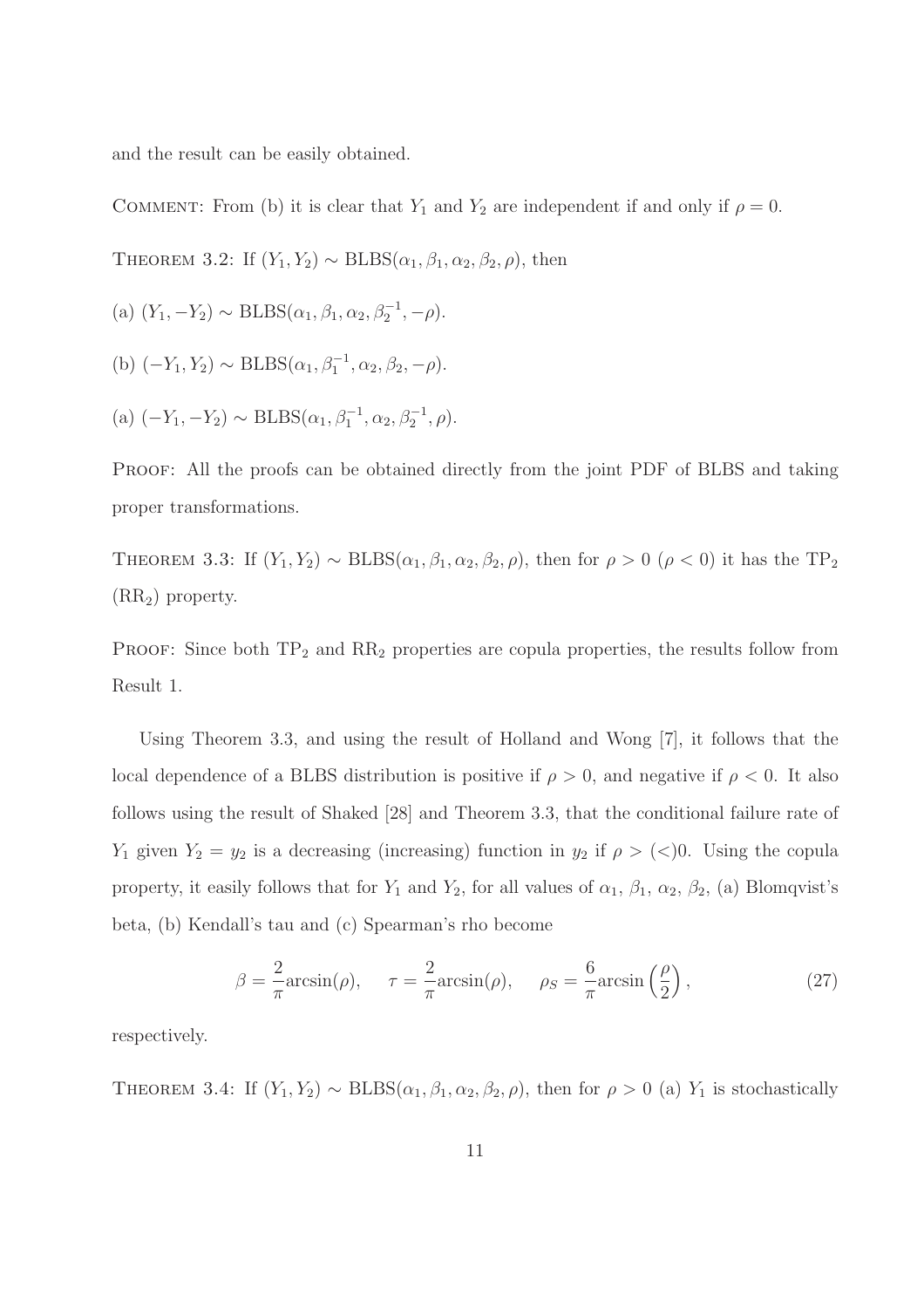increasing in  $Y_2$  (b)  $Y_2$  is stochastically increasing in  $Y_1$ , for all values of  $\alpha_1$ ,  $\beta_1$ ,  $\alpha_2$  and  $\beta_2$ .

PROOF: We will prove (a), (b) follows along the same line. Note that the results can be established if we can show that  $C_G(u, v; \rho)$  is a concave function in u for fixed v when  $\rho > 0$ , see Nelsen ([21], page 197). It is equivalent to prove that  $\frac{\partial}{\partial \theta}$  $\frac{\partial}{\partial u}C_G(u, v; \rho)$  is a decreasing function in  $u(v)$ . Using Meyer [20], we have

$$
\frac{\partial}{\partial u}C(u,v;\rho) = \Phi\left(\frac{\Phi^{-1}(v) - \rho\Phi^{-1}(u)}{\sqrt{1 - \rho^2}}\right).
$$
\n(28)

Clearly, for  $\rho > 0$ , the right hand side is a decreasing function in u for fixed v and the result follows. П

### 4 Inference

Now, we discuss the maximum likelihood estimators of the unknown parameters based on a random sample of size *n*, namely,  $\{(y_{1i}, y_{2i})$ ;  $i = 1, ..., n\}$  from the  $BLEBS(\alpha_1, \beta_1, \alpha_2, \beta_2, \rho)$ . We further discuss some testing of hypotheses problem also.

#### 4.1 Maximum Likelihood Estimators:

In this section we present the MLEs of the unknown parameters. The MLEs of the unknown parameters can be obtained by maximizing the log-likelihood function with respect to the unknown parameters. Let us denote  $\boldsymbol{\theta} = (\alpha_1, \beta_1, \alpha_2, \beta_2, \rho)$ . Based on the random sample, the log-likelihood function (without the additive constant) becomes;

$$
l(\theta) = -n \ln \alpha_1 - n \ln \alpha_2 - \frac{n}{2} \ln(1 - \rho^2) + \sum_{i=1}^n \ln \left\{ \cosh \left( \frac{y_{1i} - \ln \beta_1}{2} \right) \right\} + \sum_{i=1}^n \ln \left\{ \cosh \left( \frac{y_{2i} - \ln \beta_2}{2} \right) \right\} - \frac{1}{2(1 - \rho^2)} \left\{ \frac{4}{\alpha_1^2} \sum_{i=1}^n \sinh^2 \left( \frac{y_{1i} - \ln \beta_1}{2} \right) + \frac{4}{\alpha_2^2} \sum_{i=1}^n \sinh^2 \left( \frac{y_{2i} - \ln \beta_2}{2} \right) - \frac{8\rho}{\alpha_1 \alpha_2} \sum_{i=1}^n \sinh \left( \frac{y_{1i} - \ln \beta_1}{2} \right) \sinh \left( \frac{y_{2i} - \ln \beta_2}{2} \right) \right\}.
$$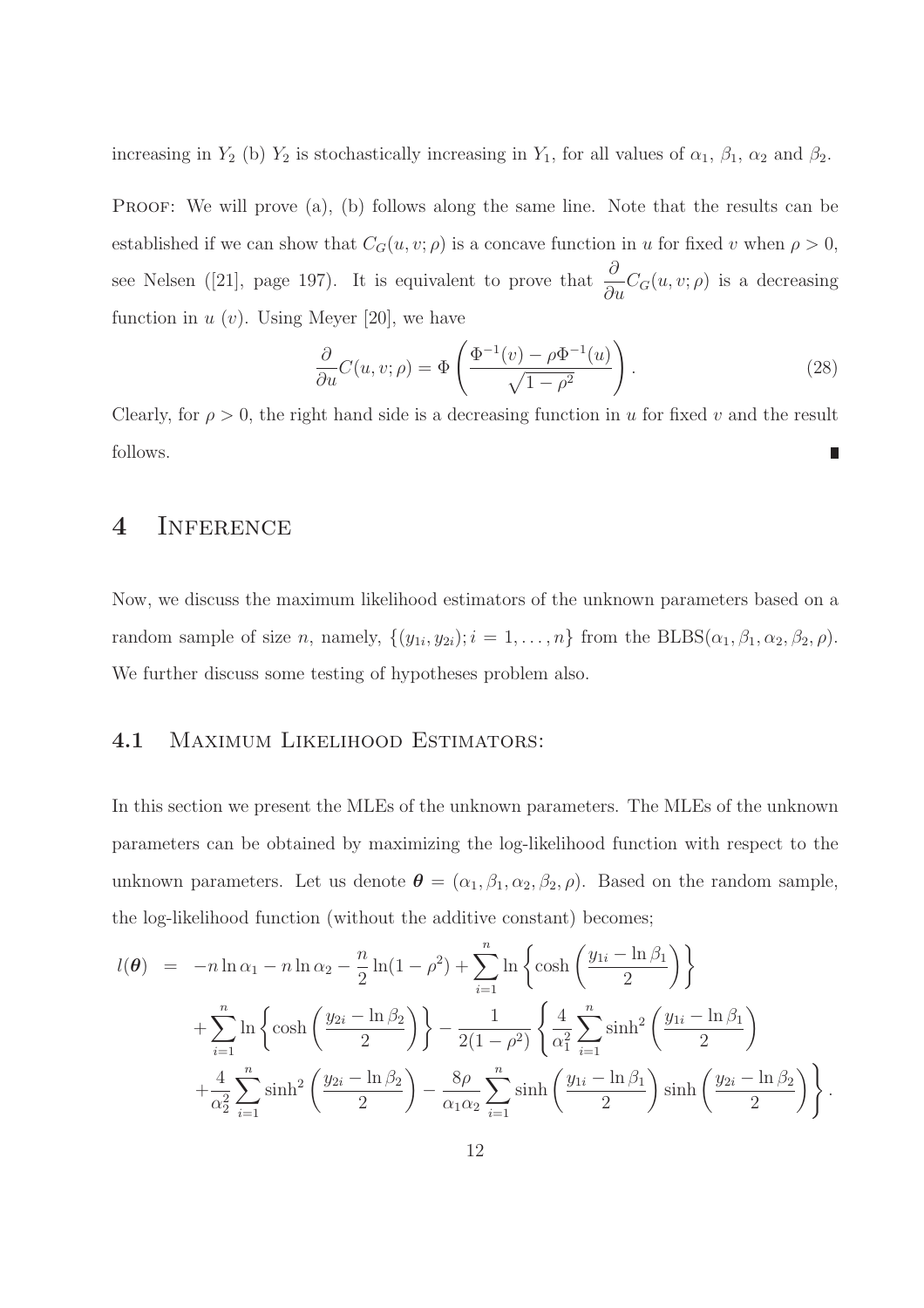Therefore, the MLEs can be obtained by maximizing (29) with respect to  $\alpha_1, \alpha_2, \beta_1, \beta_2$  and  $\rho$ . Clearly, they cannot be obtained in explicit forms, and we need to solve five non-linear equations to obtain the solutions. To avoid that, we adopt the following procedure. Note that for known  $\beta_1$  and  $\beta_2$ , the MLEs of the unknown parameters can be obtained by maximizing

$$
l_{1}(\alpha_{1}, \alpha_{2}, \rho) = -n \ln \alpha_{1} - n \ln \alpha_{2} - \frac{n}{2} \ln(1 - \rho^{2}) - \frac{1}{2(1 - \rho^{2})} \left\{ \frac{4}{\alpha_{1}^{2}} \sum_{i=1}^{n} \sinh^{2} \left( \frac{y_{1i} - \ln \beta_{1}}{2} \right) + \frac{4}{\alpha_{2}^{2}} \sum_{i=1}^{n} \sinh^{2} \left( \frac{y_{2i} - \ln \beta_{2}}{2} \right) - \frac{8\rho}{\alpha_{1}\alpha_{2}} \sum_{i=1}^{n} \sinh \left( \frac{y_{1i} - \ln \beta_{1}}{2} \right) \sinh \left( \frac{y_{2i} - \ln \beta_{2}}{2} \right) \right\},
$$
\n(30)

with respect to  $\alpha_1$ ,  $\alpha_2$  and  $\rho$ . By comparing with the log-likelihood function of a bivariate normal distribution, it can be easily seen that for fixed  $\beta_1$  and  $\beta_2$ , the MLEs of  $\alpha_1$ ,  $\alpha_2$  and  $\rho$  can be obtained as

$$
\widehat{\alpha}_{1}(\beta_{1}) = \left\{ \frac{4}{n} \sum_{i=1}^{n} \sinh^{2} \left( \frac{y_{1i} - \ln \beta_{1}}{2} \right) \right\}^{\frac{1}{2}}, \quad \widehat{\alpha}_{2}(\beta_{2}) = \left\{ \frac{4}{n} \sum_{i=1}^{n} \sinh^{2} \left( \frac{y_{2i} - \ln \beta_{2}}{2} \right) \right\}^{\frac{1}{2}}, \quad (31)
$$

and

$$
\widehat{\rho}(\beta_1, \beta_2) = \frac{\sum_{i=1}^n \sinh\left(\frac{y_{1i} - \ln \beta_1}{2}\right) \sinh\left(\frac{y_{2i} - \ln \beta_2}{2}\right)}{\left\{\frac{4}{n} \sum_{i=1}^n \sinh^2\left(\frac{y_{1i} - \ln \beta_1}{2}\right)\right\}^{\frac{1}{2}} \left\{\frac{4}{n} \sum_{i=1}^n \sinh^2\left(\frac{y_{2i} - \ln \beta_2}{2}\right)\right\}^{\frac{1}{2}}}.
$$
\n(32)

Therefore, when  $\beta_1$  and  $\beta_2$  are unknown, the MLEs of  $\beta_1$  and  $\beta_2$  can be obtained by maximizing the profile log-likelihood function namely

$$
l_{profile}(\beta_1, \beta_2) = l(\widehat{\alpha}_1(\beta_1), \beta_1, \widehat{\alpha}_2(\beta_2), \beta_2, \widehat{\rho}(\beta_1, \beta_2))
$$
  
= 
$$
-n \ln \widehat{\alpha}_1(\beta_1) - n \ln \widehat{\alpha}_2(\beta_2) - \frac{n}{2} \ln(1 - \widehat{\rho}^2(\beta_1, \beta_2))
$$
  
+ 
$$
\sum_{i=1}^n \ln \left\{ \cosh \left( \frac{y_{1i} - \ln \beta_1}{2} \right) \right\} + \sum_{i=1}^n \ln \left\{ \cosh \left( \frac{y_{2i} - \ln \beta_2}{2} \right) \right\}, (33)
$$

with respect to  $\beta_1$  and  $\beta_2$ . Clearly, they cannot be obtained in explicit forms. Some iterative process like Newton-Raphson algorithm or Gauss-Newton algorithm may be used to compute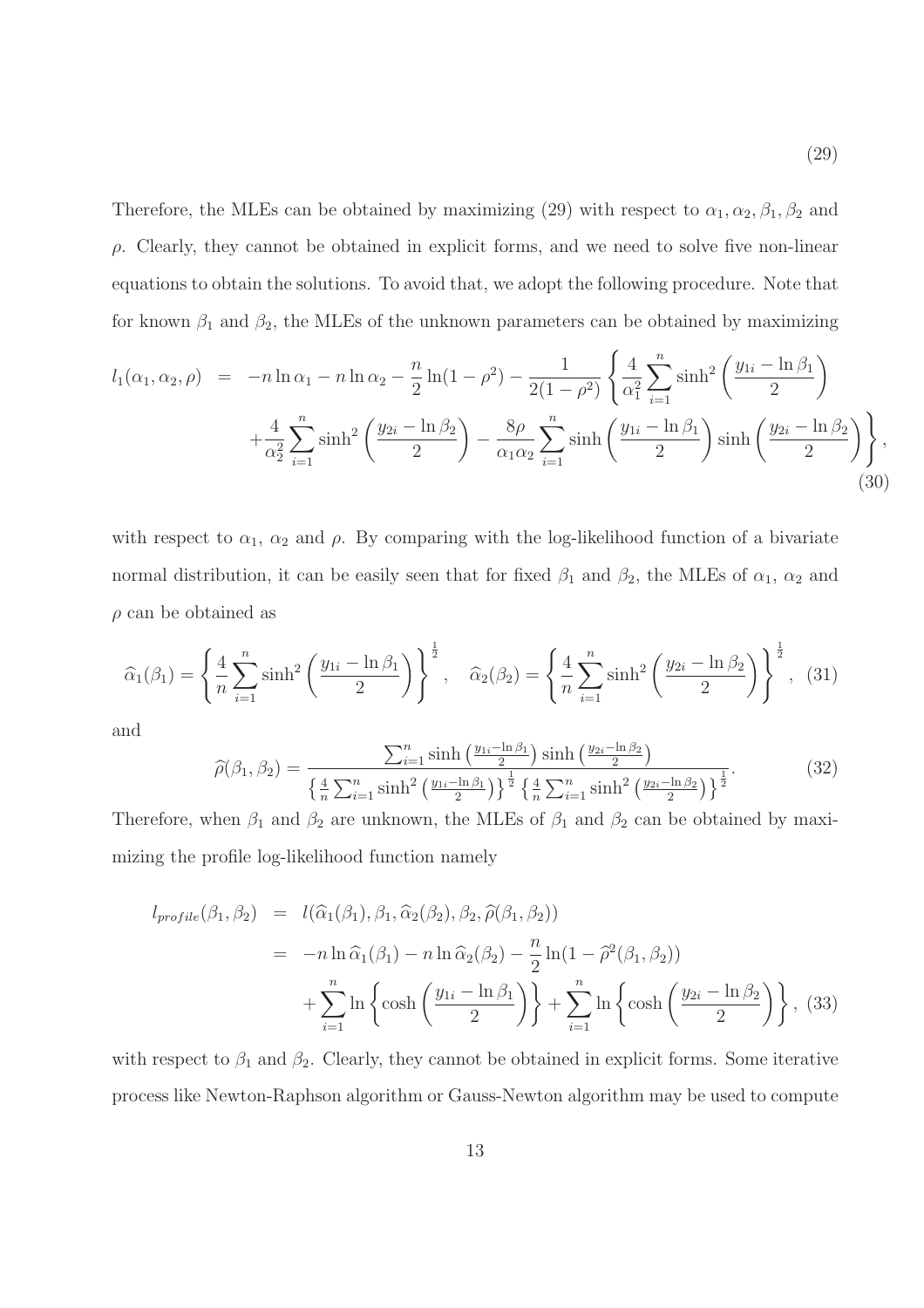the MLEs of  $\beta_1$  and  $\beta_2$  by maximizing (33). Once the MLEs of  $\beta_1$  and  $\beta_2$ , say  $\widehat{\beta}_1$  and  $\widehat{\beta}_2$  are obtained the MLEs of  $\alpha_1$ ,  $\alpha_2$  and  $\rho$  can be obtained as

$$
\widehat{\alpha}_1 = \widehat{\alpha}_1(\widehat{\beta}_1), \quad \widehat{\alpha}_2 = \widehat{\alpha}_2(\widehat{\beta}_2), \quad \text{and} \quad \widehat{\rho} = \widehat{\rho}(\widehat{\beta}_1, \widehat{\beta}_2) \tag{34}
$$

respectively.

One important question is whether the function (33) is unimodal or not. Due to complicated nature of the profile log-likelihood function it is very difficult to establish theoretically the uniqueness of the maximum of the function (33). In our numerical experiments it is observed that the profile log-likelihood function is unimodal.

It has already been mentioned that to compute the MLEs of  $\beta_1$  and  $\beta_2$ , we need to maximize the profile log-likelihood function as provided in(33). It has to be performed using some iterative method, and for that we need some initial guesses of  $\beta_1$  and  $\beta_2$ . Since  $\ln \beta_1$ and  $\ln \beta_2$  are location parameters of  $Y_1$  and  $Y_2$  respectively, we use the corresponding median as alternative estimators of  $\beta_1$  and  $\beta_2$ , respectively. So let us denote

$$
\widetilde{y}_1 = \text{median}\{y_{11}, \ldots, y_{1n}\}\
$$
 and  $\widetilde{y}_2 = \text{median}\{y_{21}, \ldots, y_{2n}\},$  (35)

and

$$
\widetilde{\beta}_1 = e^{\widetilde{y}_1} \quad \text{and} \quad \widetilde{\beta}_2 = e^{\widetilde{y}_2}.
$$
\n(36)

Therefore, alternative estimators of  $\alpha_1$ ,  $\alpha_2$  and  $\rho$  can be obtained as

$$
\widetilde{\alpha}_1 = \widehat{\alpha}_1(\widetilde{\beta}_1), \quad \widetilde{\alpha}_2 = \widehat{\alpha}_2(\widetilde{\beta}_2), \quad \text{and} \quad \widetilde{\rho} = \widehat{\rho}(\widetilde{\beta}_1, \widetilde{\beta}_2),
$$
\n(37)

and they can be obtained explicitly. We call these estimators as median based estimators (MBEs). Alternatively, instead of medians the corresponding means also can be used for estimating  $\beta$ 's. For small sample sizes both of them can be obtained very quickly. It is observed that they behave in a very similar manner.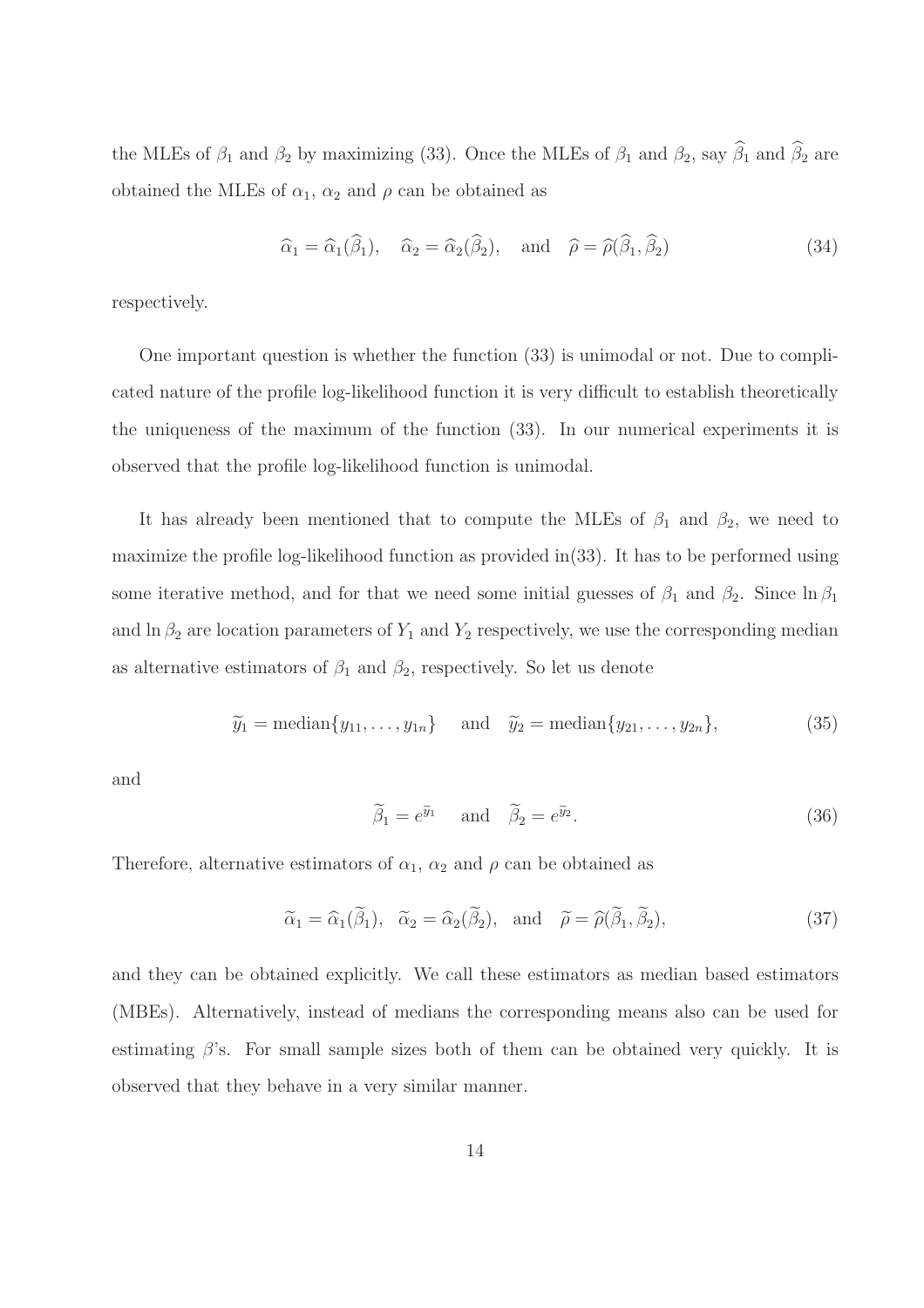### 4.2 TESTING OF HYPOTHESES

In this section we discuss different testing of hypotheses problem which can be useful in practice.

Test I : 
$$
H_0: (\beta_1, \beta_2) = (a, b)
$$
 vs.  $H_1: (\beta_1, \beta_2) \neq (a, b)$ , (38)

where  $a$  and  $b$  are known. The above testing problem is an important one, as it tests the symmetry of the distribution around  $(\ln a, \ln b)$ . In particular when  $a = b = 1$ , it is of special interest. Now to test the hypothesis (38), consider the following transformation

$$
u_{1i} = 2\sinh\left(\frac{y_{1i} - \ln a}{2}\right)
$$
 and  $u_{2i} = 2\sinh\left(\frac{y_{2i} - \ln b}{2}\right)$ ;  $i = 1, ..., n$ .

Due to (26), it follows that  $(u_{1i}, u_{2i})$  has a bivariate normal distribution, each with mean zero. Therefore, we can use Hotelling  $T^2$  statistic, see page 180 of Johnson and Wichern [9], to test the above hypothesis as follows. Consider

$$
T^2 = n(\bar{\boldsymbol{u}}^T \boldsymbol{S}^{-1} \bar{\boldsymbol{u}}),
$$

where

$$
\bar{\boldsymbol{u}}^T = \frac{1}{n} \sum_{i=1}^n \boldsymbol{u}_i^T, \quad \boldsymbol{S} = \frac{1}{n-1} \sum_{i=1}^n \boldsymbol{u}_i \boldsymbol{u}_i^T \text{ and } \boldsymbol{u}_i^T = (u_{1i} \quad u_{2i}).
$$

Under  $H_0, T^2 \sim F_{2,n-2}$ .

Consider the following testing problem:

Test II : 
$$
H_0: \beta_1 = \beta_2 = \beta
$$
 vs.  $H_1: \beta_1 \neq \beta_2$ . (39)

The testing of hypothesis problem (39) is an important one, as it tests whether the location parameters of the two marginals are same or not. First we consider the case when  $\beta$  is known. Consider the following statistic

$$
t = \frac{\bar{d}}{s_d / \sqrt{n}},\tag{40}
$$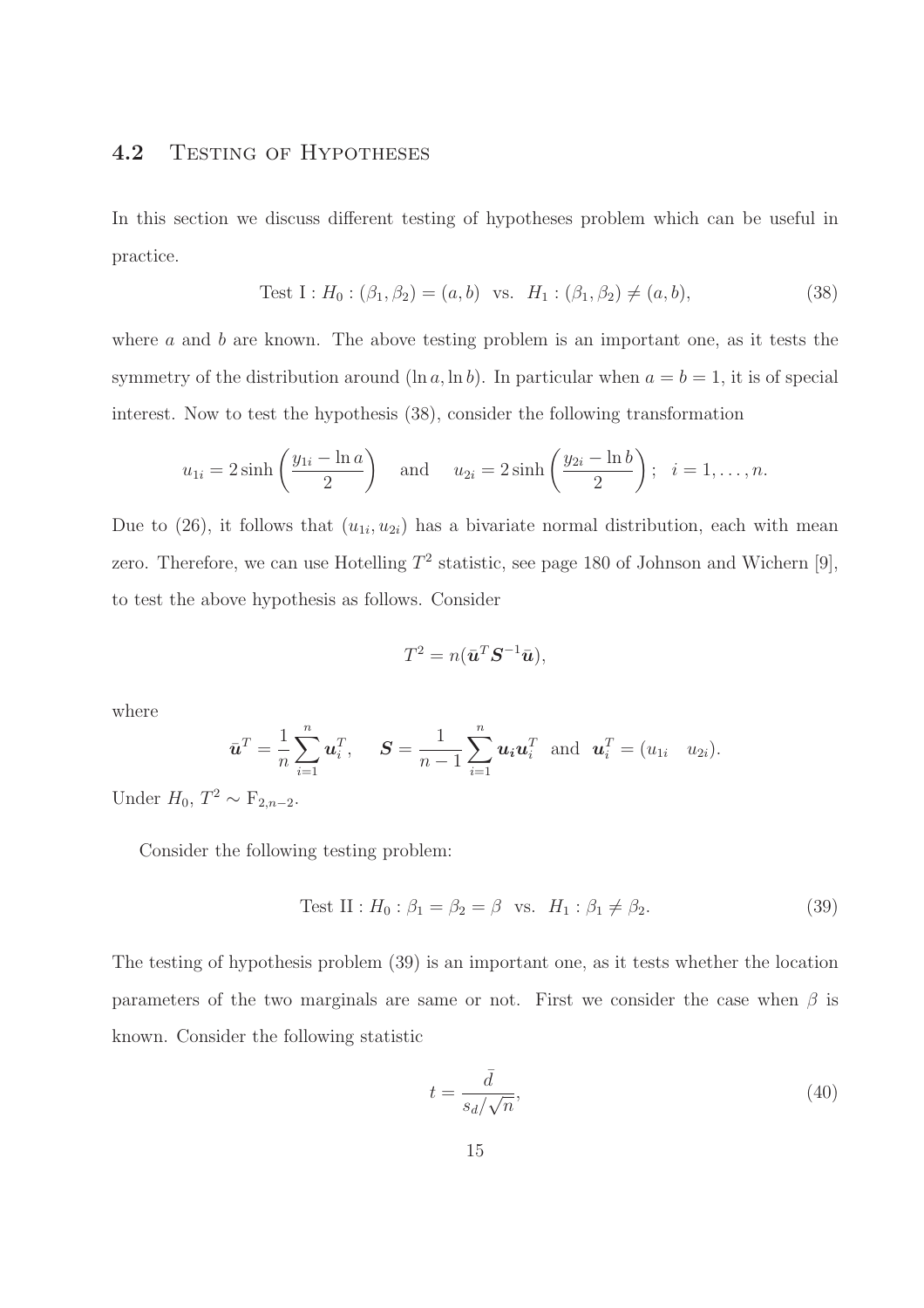where

$$
\bar{d} = \frac{1}{n} \sum_{i=1}^{n} d_i, \quad s_d^2 = \frac{1}{n-1} \sum_{i=1}^{n} (d_i - \bar{d})^2 \quad \text{and} \quad d_i = \sinh\left(\frac{y_{1i} - \ln\beta}{2}\right) - \sinh\left(\frac{y_{2i} - \ln\beta}{2}\right).
$$

Under null hypothesis  $H_0$ , due to (26), t as defined in (40) has a t-distribution with  $n-1$ degrees of freedom, see for example page 220 of Johnson and Wichern [9]. Therefore reject the null hypothesis at  $\alpha$ % significance level, if  $|t| > t_{\alpha/2,n-1}$ , where  $t_{\alpha/2,n-1}$  denotes the upper  $\alpha/2$ -th percentile point of a *t*-distribution with  $n-1$  degrees of freedom.

Now we will consider the case when  $\beta$  is not known. In this case we do not have any exact test, hence we propose to use the likelihood ratio test at least for large sample sizes. To construct the likelihood ratio test, we need to compute the MLEs under  $H_0$ . Under  $H_0$ , the MLEs of  $\alpha_1$ ,  $\alpha_2$  and  $\rho$  for a fixed  $\beta$ , say  $\tilde{\alpha}_1(\beta)$ ,  $\tilde{\alpha}_2(\beta)$  and  $\tilde{\rho}(\beta)$ , can be obtained as

$$
\widetilde{\alpha}_1(\beta) = \left\{ \frac{4}{n} \sum_{i=1}^n \sinh^2 \left( \frac{y_{1i} - \ln \beta}{2} \right) \right\}^{\frac{1}{2}}, \quad \widetilde{\alpha}_2(\beta) = \left\{ \frac{4}{n} \sum_{i=1}^n \sinh^2 \left( \frac{y_{2i} - \ln \beta}{2} \right) \right\}^{\frac{1}{2}}, \quad (41)
$$

and

$$
\widetilde{\rho}(\beta) = \frac{\sum_{i=1}^{n} \sinh\left(\frac{y_{1i} - \ln\beta}{2}\right) \sinh\left(\frac{y_{2i} - \ln\beta}{2}\right)}{\left\{\frac{4}{n}\sum_{i=1}^{n} \sinh^{2}\left(\frac{y_{1i} - \ln\beta}{2}\right)\right\}^{\frac{1}{2}} \left\{\frac{4}{n}\sum_{i=1}^{n} \sinh^{2}\left(\frac{y_{2i} - \ln\beta}{2}\right)\right\}^{\frac{1}{2}}},\tag{42}
$$

respectively, and the MLEs of  $\beta$  under  $H_0$  can be obtained by maximizing the profile loglikelihood function of  $\beta$ , *i.e.* 

$$
\widetilde{l}_{profile}(\beta) = l(\widetilde{\alpha}_{1}(\beta), \beta, \widetilde{\alpha}_{2}(\beta), \beta, \widetilde{\rho}(\beta))
$$
\n
$$
= -n \ln \widetilde{\alpha}_{1}(\beta) - n \ln \widetilde{\alpha}_{2}(\beta) - \frac{n}{2} \ln(1 - \widetilde{\rho}^{2}(\beta))
$$
\n
$$
+ \sum_{i=1}^{n} \ln \left\{ \cosh \left( \frac{y_{1i} - \ln \beta}{2} \right) \right\} + \sum_{i=1}^{n} \ln \left\{ \cosh \left( \frac{y_{2i} - \ln \beta}{2} \right) \right\}. \tag{43}
$$

If  $\tilde{\beta}$  maximizes (43), then asymptotically ( $\rightarrow$ ), under  $H_0$ 

$$
-2\{\widetilde{l}_{profile}(\widetilde{\beta}) - l_{profile}(\widehat{\beta}_1, \widehat{\beta}_2)\} \rightarrow \chi_1^2.
$$

Now let us consider the following testing of hypothesis problem;

Test III : 
$$
H_0: \alpha_1 = \alpha_2
$$
 vs.  $H_1: \alpha_1 \neq \alpha_2$ . (44)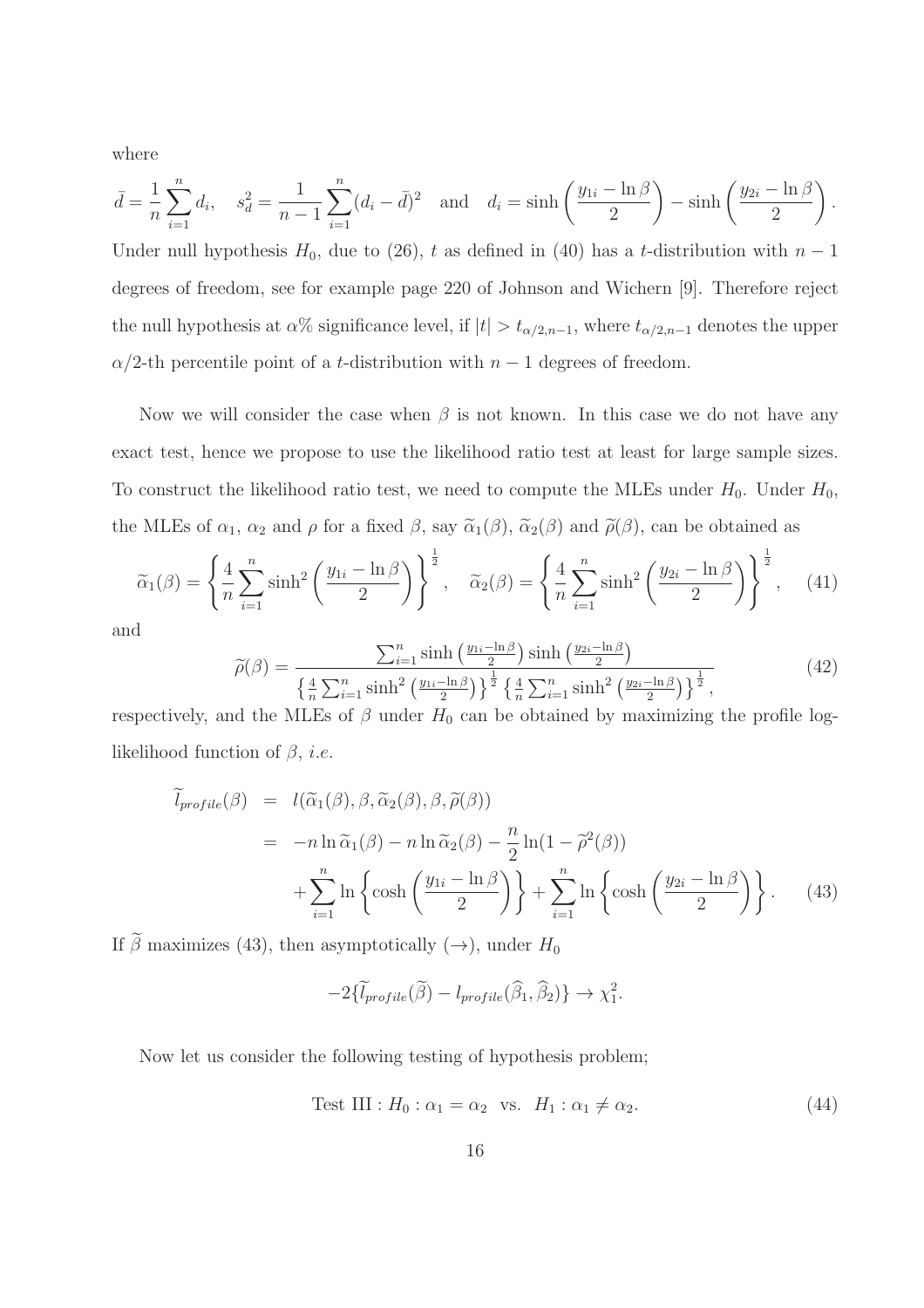First we consider the case when  $\beta_1$  and  $\beta_2$  are known. In this case we consider the following transformation

$$
v_{1i} = 2\sinh\left(\frac{y_{1i} - \ln\beta_1}{2}\right) \quad \text{and} \quad v_{2i} = 2\sinh\left(\frac{y_{2i} - \ln\beta_2}{2}\right); \quad i = 1, \dots, n.
$$

Now using (26), testing 44) is equivalent to testing the equality of variances in a bivariate normal case. Therefore, following Pitman [25], consider the following statistic

$$
R = \frac{s_1 s_2 - 1}{\sqrt{(s_1 s_2 + 1)^2 - 4r^2 s_1 s_2}},\tag{45}
$$

where

$$
s_1^2 = \sum_{i=1}^n v_{1i}^2
$$
,  $s_2^2 = \sum_{i=1}^n v_{2i}^2$  and  $r = \frac{\sum_{i=1}^n v_{1i}v_{2i}}{\sqrt{\sum_{i=1}^n v_{1i}^2} \sqrt{\sum_{i=1}^n v_{2i}^2}}$ .

Under the null hypothesis

$$
t = \frac{R\sqrt{n-2}}{\sqrt{1-R^2}}
$$

follows a t-distribution with  $n-2$  degrees of freedom, see Pitman [25]. Therefore reject the null hypothesis at  $\alpha$ % significance level, if  $|t| > t_{\alpha/2,n-2}$ , where  $t_{\alpha/2,n-2}$  denotes the upper  $\alpha/2$ -th percentile point of a *t*-distribution with  $n-2$  degrees of freedom.

Now, we will consider the case when  $\beta_1$  and  $\beta_2$  are unknown. In this case we do not have any exact test. We propose to use the standard likelihood ratio test similarly as before to test the hypothesis (44). Finally we consider the following testing of hypothesis problem

Test IV : 
$$
H_0: \rho = 0
$$
 vs.  $H_1: \rho \neq 0$ . (46)

It is an important one, as it tests the independence between the two components. In this case also if  $\beta_1$  and  $\beta_2$  are known, using the similar transformation as before, we will be able to use Fisher's z-test. But if  $\beta_1$  and  $\beta_2$  are unknown, we propose to use likelihood ratio test, and the details are avoided.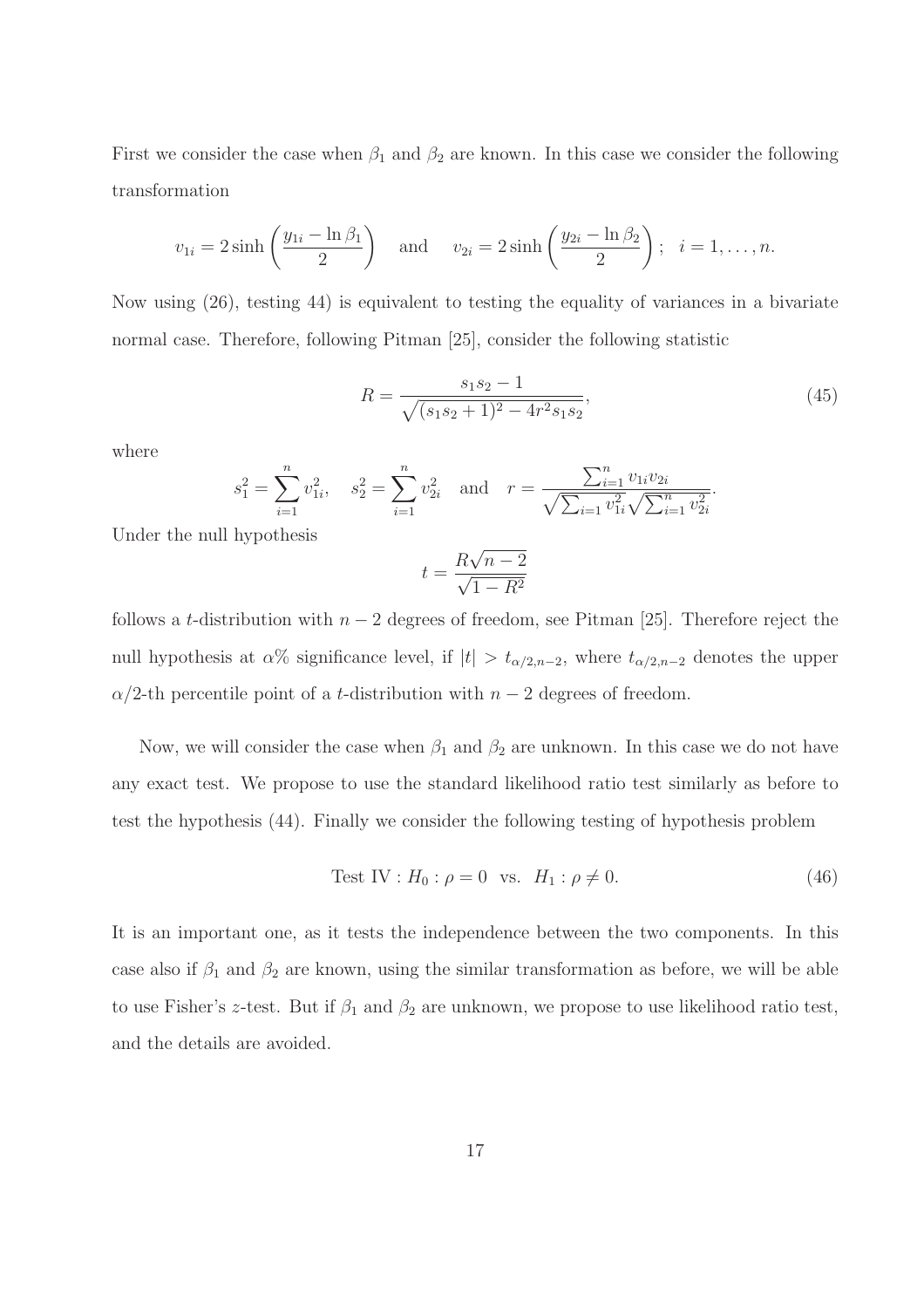# 5 Simulation Results and Data Analysis

#### 5.1 Simulation Results: Performances of MLEs and MBEs

In this section we perform some simulation experiments mainly to observe the behavior of the MLEs and MBEs, as proposed in Section 4, based on their average values and mean squared errors (MSEs) for different sample sizes and for different  $\rho$  values.

In all these cases we have kept  $\alpha$ 's and  $\beta$ 's fixed. Based on the algorithm provided in Section 3, we have generated a sample of size n, from a  $BLES(\alpha_1, \beta_1, \alpha_2, \beta_2, \rho)$  for a given  $\alpha_1, \beta_1, \alpha_2, \beta_2$  and  $\rho$ . We further compute the MLEs and MBEs of the unknown parameters based on that random sample. We replicate the process 1000 times and report the average estimates and associated mean squared errors (MSEs). The results are reported in Tables 1 and 2. We have performed simulation experiments even for negative values of  $\rho$  also, but the results are very similar, hence they are not reported here.

Some of the points are quite clear from this simulation experiments. It is observed that for both the methods the biases of the estimators are quite small even for small sample sizes and the MSEs in all these cases decrease as sample size increases. The biases and MSEs of the two different estimators of  $\alpha$ 's and  $\beta$ 's do not change significantly for different values of  $\rho$ , but the MSEs of  $\rho$  decrease as  $\rho$  increases. It is interesting to observe that the performance of the MBEs are also quite satisfactory. The average biases and MSEs of the MLEs and MBEs are very similar for  $\alpha$ 's and  $\rho$ , but the MSEs of  $\beta$ 's are significantly larger for MBEs than MLEs.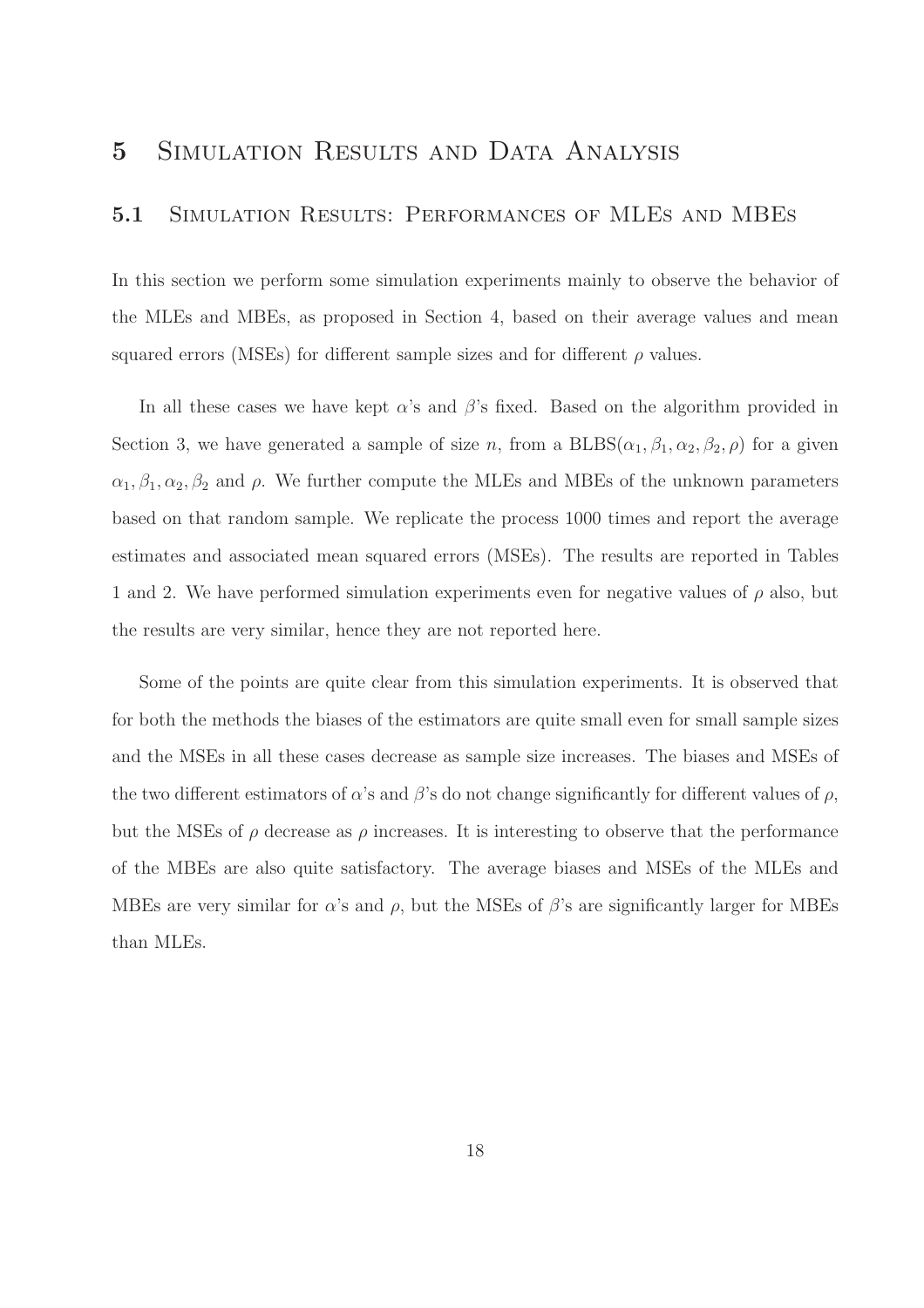Table 1: Average estimates and the MSEs (reported within brackets below) of the MLEs and MBEs for different sample sizes when  $\alpha_1 = \alpha_2 = 1$ ,  $\beta_1 = \beta_2 = 1$  and  $\rho = 0.25$ 

|            | $\eta$ | $\alpha_1$ | $\beta_1$ | $\alpha_2$ | $\beta_2$ | $\rho$   |
|------------|--------|------------|-----------|------------|-----------|----------|
|            |        |            |           |            |           |          |
|            | 25     | 0.9748     | 0.9767    | 1.0067     | 1.0021    | 0.2451   |
|            |        | (0.0219)   | (0.0201)  | (0.0132)   | (0.0130)  | (0.0353) |
|            | 50     | 0.9837     | 0.9817    | 1.0019     | 1.0011    | 0.2503   |
| MLE        |        | (0.0110)   | (0.0104)  | (0.0098)   | (0.0099)  | (0.0184) |
|            | 75     | 0.9889     | 0.9867    | 1.0024     | 1.0011    | 0.2505   |
|            |        | (0.0070)   | (0.0067)  | (0.0079)   | (0.0078)  | (0.0122) |
|            | 100    | 0.9930     | 0.9897    | 1.0053     | 1.0015    | 0.2506   |
|            |        | (0.0051)   | (0.0050)  | (0.0093)   | (0.0064)  | (0.0096) |
|            | 25     | 0.9901     | 0.9925    | 0.9875     | 0.9765    | 0.2483   |
|            |        | (0.0243)   | (0.0220)  | (0.0616)   | (0.0546)  | (0.0346) |
|            | 50     | 0.9923     | 0.9907    | 1.0175     | 1.0178    | 0.2462   |
| <b>MBE</b> |        | (0.0115)   | (0.0108)  | (0.0323)   | (0.0318)  | (0.0182) |
|            | 75     | 0.9960     | 0.9934    | 0.9949     | 0.9948    | 0.2480   |
|            |        | (0.0072)   | (0.0068)  | (0.0214)   | (0.0196)  | (0.0120) |
|            | 100    | 0.9983     | 0.9949    | 1.0140     | 1.0103    | 0.2486   |
|            |        | (0.0052)   | (0.0052)  | (0.0164)   | (0.0162)  | (0.0095) |

# 5.2 SIMULATION RESULTS: SIZE AND POWER OF THE DIFFERENT ASYMP-TOTIC TESTS

In this section we perform some simulation experiments mainly to observe the behavior of the two likelihood ratio tests (Test II and Test III), as proposed in Section 4, based on their size and power for different sample sizes and for different  $\rho$  values. In all cases we have considered 5% level of significance.

In case of testing (39), in our simulation experiments we have taken  $\alpha_1 = \alpha_2 = 1$  and  $\beta_1 = 1$  in all the cases. We have reported the power of the likelihood ratio test based on 10000 replications for different  $\beta_2$ , n and  $\rho$ . We have reported the results in Tables 3 and 4. Similarly, in case of testing (44), we have considered  $\beta_1 = \beta_2 = 1$  and  $\alpha_1 = 1$  in all the cases. In this case also, we have reported the power of the likelihood ratio test based on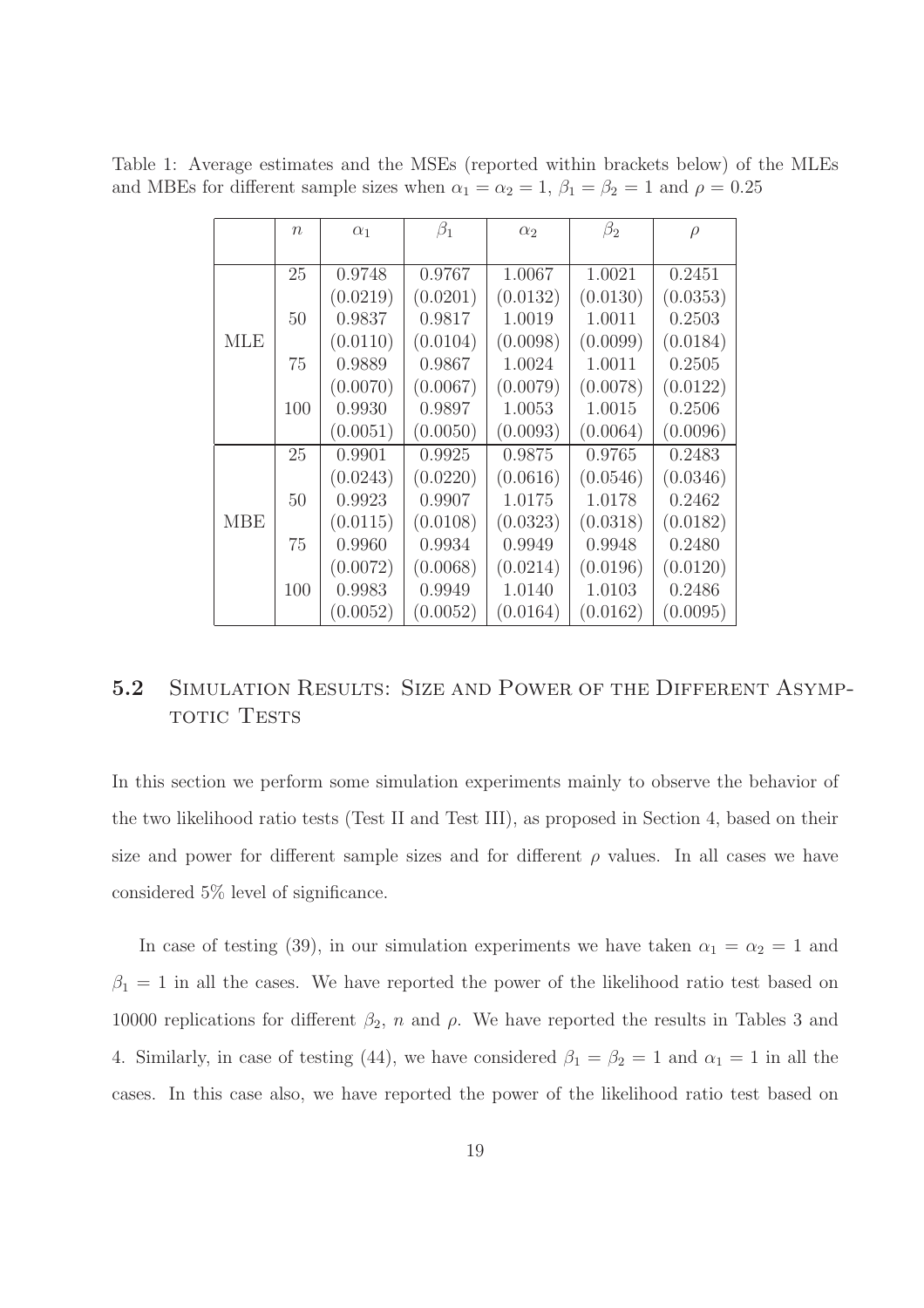Table 2: Average estimates and the MSEs (reported within brackets below) of the MLEs and MBEs for different sample sizes when  $\alpha_1 = \alpha_2 = 1$ ,  $\beta_1 = \beta_2 = 1$  and  $\rho = 0.75$ 

|            | $\eta$ | $\alpha_1$ | $\beta_1$ | $\alpha_2$ | $\beta_2$ | $\rho$   |
|------------|--------|------------|-----------|------------|-----------|----------|
|            |        |            |           |            |           |          |
|            | 25     | 0.9784     | 0.9802    | 1.0056     | 1.0023    | 0.7498   |
|            |        | (0.0220)   | (0.0208)  | (0.0115)   | (0.0113)  | (0.0081) |
|            | 50     | 0.9846     | 0.9832    | 1.0012     | 1.0001    | 0.7485   |
| MLE        |        | (0.0110)   | (0.0107)  | (0.0088)   | (0.0088)  | (0.0042) |
|            | 75     | 0.9893     | 0.9878    | 1.0018     | 1.0007    | 0.7490   |
|            |        | (0.0070)   | (0.0068)  | (0.0074)   | (0.0072)  | (0.0027) |
|            | 100    | 0.9931     | 0.9909    | 1.0042     | 1.0019    | 0.7492   |
|            |        | (0.0051)   | (0.0050)  | (0.0063)   | (0.0059)  | (0.0021) |
|            | 25     | 0.9938     | 0.9948    | 0.9839     | 0.9769    | 0.7352   |
|            |        | (0.0245)   | (0.0232)  | (0.0574)   | (0.0536)  | (0.0090) |
|            | 50     | 0.9933     | 0.9921    | 1.0162     | 1.0152    | 0.7403   |
| <b>MBE</b> |        | (0.0114)   | (0.0110)  | (0.0326)   | (0.0322)  | (0.0046) |
|            | 75     | 0.9960     | 0.9945    | 0.9950     | 0.9961    | 0.7438   |
|            |        | (0.0073)   | (0.0070)  | (0.0214)   | (0.0207)  | (0.0028) |
|            | 100    | 0.9982     | 0.9962    | 1.0132     | 1.0131    | 0.7454   |
|            |        | (0.0053)   | (0.0051)  | (0.0161)   | (0.0167)  | (0.0022) |

10000 replications for different  $\alpha_2$ , n and  $\rho$ . We have reported the results in Tables 5 and 6. From the Tables 3 and 4 (5 and 6), it is clear that as the sample size increases and  $\beta_2 - \beta_1$  $(\alpha_2 - \alpha_1)$  increases the power of the test increases. In case of Test II, it is observed that the power of the test decreases significantly if  $\rho$  increases, where as in case of Test III, the power of the test does not depend on  $\rho$  that much. In all the cases, the size of the tests are quite close to the nominal value.

### 5.3 DATA ANALYSIS

In this section we provide the analysis of a data set for illustrative purposes. The data set represents two different measures of stiffness of each of 30 boards. The first measurement involves sending a shock wave down the board, and the second measurement is determined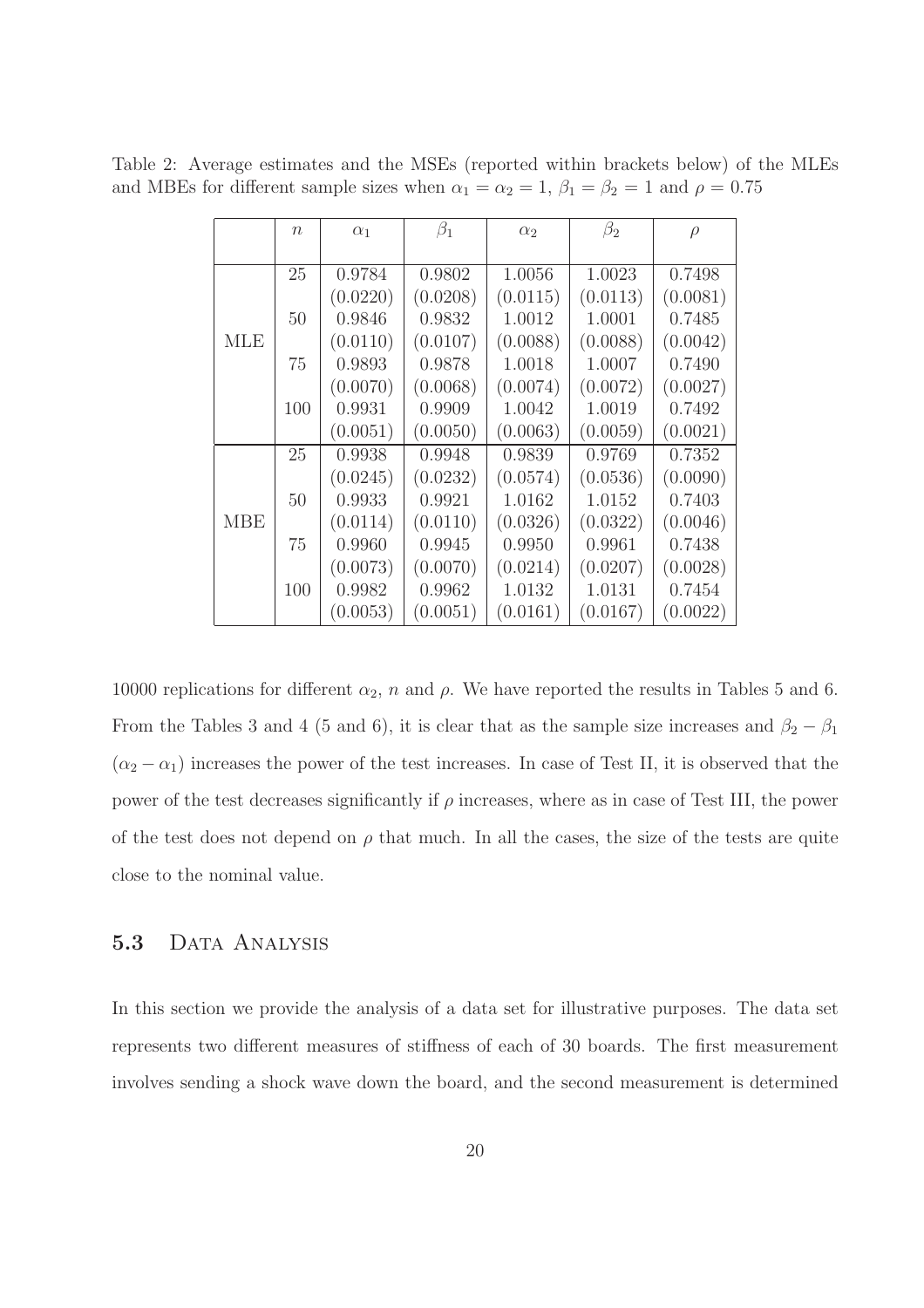Table 3: Size and power of the likelihood ratio test for testing  $H_0: \beta_1 = \beta_2$  vs.  $H_1: \beta_1 \neq \beta_2$ (Test II), for different *n* and  $\beta_2$ , when  $\alpha_1 = \alpha_2 = 1$ ,  $\beta_1 = 1$  and  $\rho = 0.25$ 

| $\, n$ | $\beta_2=1$ | $\beta_2=2$ | $\beta_2=4$ | $\beta_2=6$ | $\beta_2=8$ | $\beta_2 = 10$ |
|--------|-------------|-------------|-------------|-------------|-------------|----------------|
|        |             |             |             |             |             |                |
| 10     | 0.06        | 0.12        | 0.48        | 0.70        | 0.81        | 0.86           |
| 15     | 0.06        | 0.13        | 0.54        | 0.77        | 0.86        | 0.91           |
| 20     | 0.06        | 0.13        | 0.59        | 0.83        | 0.91        | 0.95           |
| 25     | 0.05        | 0.14        | 0.64        | 0.86        | 0.93        | 0.96           |
| 30     | 0.05        | 0.14        | 0.67        | 0.89        | 0.95        | 0.97           |

Table 4: Size and powers of the likelihood ratio test for testing  $H_0: \beta_1 = \beta_2$  vs.  $H_1: \beta_1 \neq \beta_2$ (Test II), for different n and  $\beta_2$ , when  $\alpha_1 = \alpha_2 = 1$ ,  $\beta_1 = 1$  and  $\rho = 0.75$ 

| $\,n$ | $\beta_2=1$ | $\beta_2=2$ | $\beta_2=4$ | $\beta_2=6$ | $\beta_2=8$ | $\beta_2 = 10$ |
|-------|-------------|-------------|-------------|-------------|-------------|----------------|
|       |             |             |             |             |             |                |
| 10    | 0.03        | 0.07        | 0.10        | 0.15        | 0.18        | 0.21           |
| 15    | 0.03        | 0.07        | 0.12        | 0.16        | 0.20        | 0.23           |
| 20    | 0.04        | 0.08        | 0.12        | 0.18        | 0.21        | 0.25           |
| 25    | 0.05        | 0.08        | 0.15        | 0.20        | 0.23        | 0.25           |
| 30    | 0.05        | 0.09        | 0.17        | 0.22        | 0.25        | 0.26           |

while vibrating the board. The data set is originally from William Galligan, and it has been reported in Johnson and Wichern [9]. The data set is presented in Table 7 for convenience.

Preliminary data analysis indicates that the marginals are symmetric, and Johnson and Wichern [9] used normal distribution to fit this data set. We divide all the data points by 1000 for computational purposes. It is not going to make any difference in the inferential issues. We fit the bivariate log Birnbaum-Saunders distribution to the scaled data set. We obtain the estimates of the different unknown using the method suggested in the previous section. Before progressing further, first we plot the profile log-likelihood function of  $\beta_1$  and  $\beta_2$  as defined in (33) is provided in Figure 2.

It is clear that the profile log-likelihood function has the unique maximum. We obtain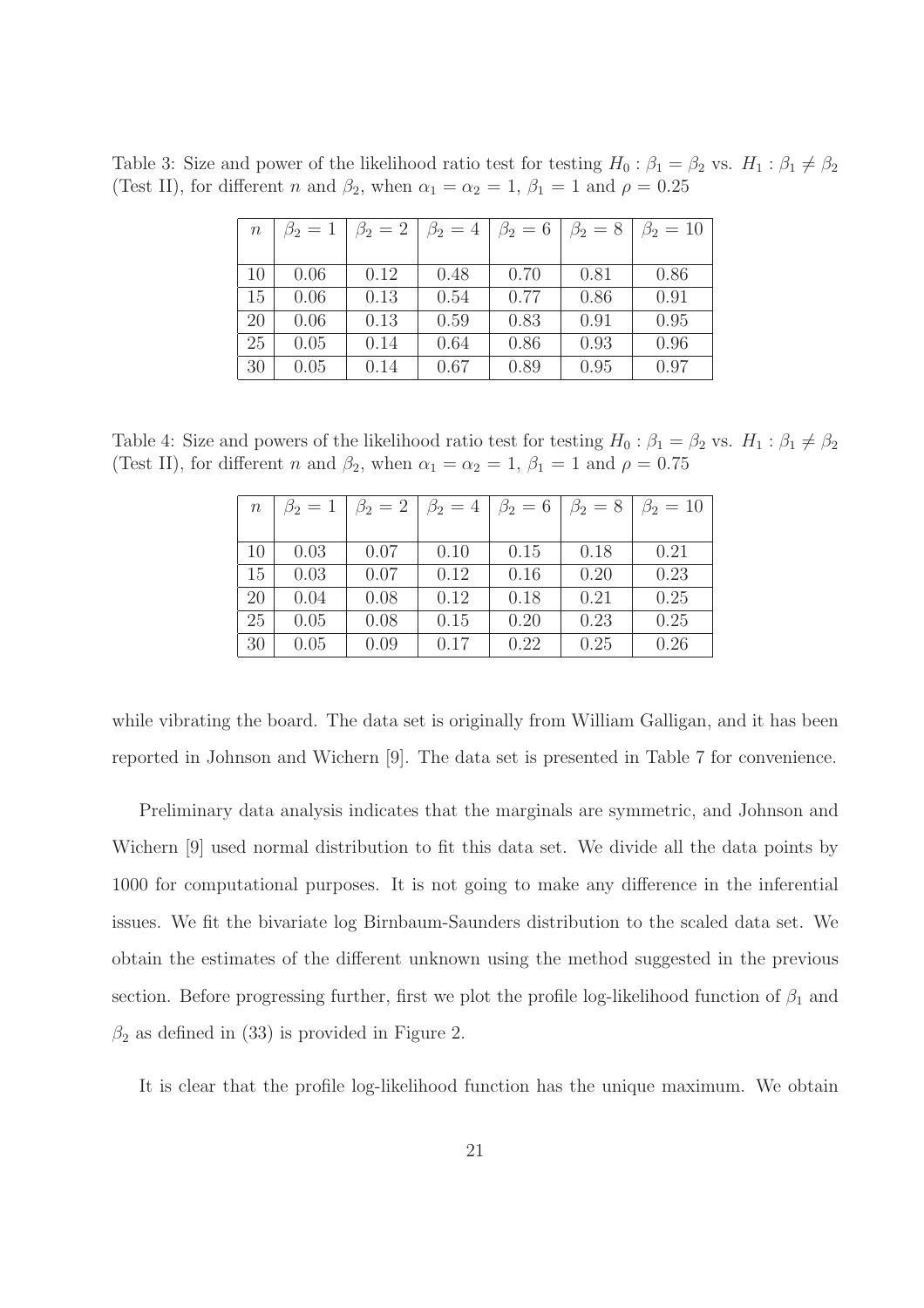Table 5: Size and power of the likelihood ratio test for testing  $H_0: \alpha_1 = \alpha_2$  vs.  $H_1: \alpha_1 \neq \alpha_2$ (Test III), for different *n*, and  $\alpha_2$ , when  $\beta_1 = \beta_2 = 1$ ,  $\alpha_1 = 1$  and  $\rho = 0.25$ 

| $\, n$ | $\alpha_2=1$ | $\alpha_2=2$ | $\alpha_2=4$ | $\alpha_2=6$ | $\alpha_2=8$ | $\alpha_2=10$ |
|--------|--------------|--------------|--------------|--------------|--------------|---------------|
|        |              |              |              |              |              |               |
| 10     | 0.06         | 0.25         | 0.75         | 0.95         | 0.96         | 0.97          |
| 15     | 0.06         | 0.35         | 0.79         | 0.95         | 0.96         | 0.98          |
| 20     | 0.06         | 0.42         | 0.82         | 0.96         | 0.97         | 0.99          |
| 25     | 0.05         | 0.48         | 0.84         | 0.96         | 0.98         | 1.00          |
| 30     | 0.05         | 0.55         | 0.85         | 0.98         | 0.99         | 1.00          |

Table 6: Size and power of the likelihood ratio test for testing  $H_0: \alpha_1 = \alpha_2$  vs.  $H_1: \alpha_1 \neq \alpha_2$ (Test III), for different *n*, and  $\alpha_2$ , when  $\beta_1 = \beta_2 = 1$ ,  $\alpha_1 = 1$  and  $\rho = 0.75$ 

| $\, n$ | $\alpha_2=1$ | $\alpha_2=2$ | $\alpha_2=4$ | $\alpha_2=6$ | $\alpha_2=8$ | $\alpha_2=10$ |
|--------|--------------|--------------|--------------|--------------|--------------|---------------|
|        |              |              |              |              |              |               |
| 10     | 0.07         | 0.32         | 0.81         | 0.95         | 0.96         | 0.99          |
| 15     | 0.07         | 0.33         | 0.81         | 0.95         | 0.97         | 0.99          |
| 20     | 0.06         | 0.35         | 0.83         | 0.96         | 0.97         | 1.00          |
| 25     | 0.06         | 0.37         | 0.85         | 0.96         | 0.99         | 1.00          |
| 30     | 0.05         | 0.39         | 0.87         | 0.97         | 0.99         | 1.00          |

the initial estimates of  $\alpha_1$ ,  $\alpha_2$ ,  $\beta_1$ ,  $\beta_2$  and  $\rho$  as: 0.3308, 0.3294, 6.4430, 5.3656 and 0.9159, respectively. Using these initial estimates, we obtain the MLEs as

$$
\hat{\alpha}_1 = 0.3269, \quad \hat{\alpha}_2 = 0.3201, \quad \hat{\beta}_1 = 6.7819, \quad \hat{\beta}_2 = 5.7989, \quad \hat{\rho} = 0.9163,
$$
\n(47)

and the corresponding log-likelihood value is 95.9133. The associated 95% bootstrap confidence intervals are (0.3053, 0.3365), (0.3019, 0.3263), (4.1123,9.4139), (3.9856,8.3866), (0.8434,0.9865), respectively.

We perform the following testing of hypothesis:

$$
H_0: \rho = 0 \quad \text{vs.} \quad H_1: \rho \neq 0.
$$

This is an important problem, since under the null hypothesis the model reduces to an independent model. Moreover, this test will reveal (or not) that the new model is better than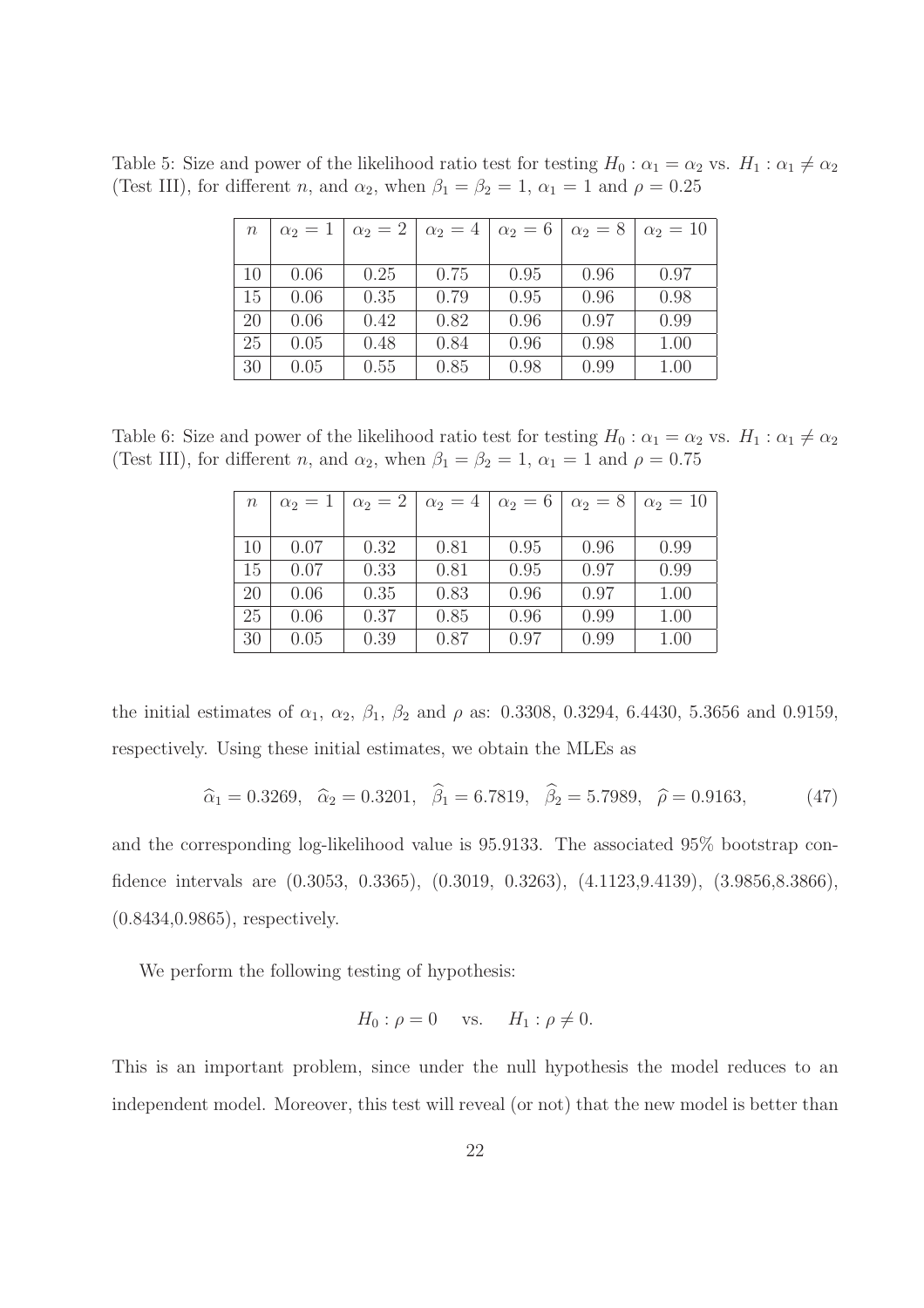| Obs. No. | $Y_1$ | $Y_2$ | Obs. No. | $Y_1$ | $Y_2$ | Obs. No. | $Y_1$ | $Y_2$ |
|----------|-------|-------|----------|-------|-------|----------|-------|-------|
|          |       |       |          |       |       |          |       |       |
| 1.       | 1889  | 1651  | 11.      | 2403  | 2048  | 21.      | 2119  | 1700  |
| 2.       | 1645  | 1627  | 12.      | 1976  | 1916  | 22.      | 1712  | 1712  |
| 3.       | 1943  | 1685  | 13.      | 2104  | 1820  | 23.      | 2983  | 2794  |
| 4.       | 1745  | 1600  | 14.      | 1710  | 1591  | 24.      | 2046  | 1907  |
| 5.       | 1840  | 1841  | 15.      | 1867  | 1685  | 25.      | 1859  | 1649  |
| 6.       | 1954  | 2149  | 16.      | 1325  | 1170  | 26.      | 1419  | 1371  |
| 7.       | 1828  | 1634  | 17.      | 1725  | 1594  | 27.      | 2276  | 2189  |
| 8.       | 1899  | 1614  | 18.      | 1633  | 1513  | 28.      | 2061  | 1867  |
| 9.       | 1856  | 1493  | 19.      | 1727  | 1412  | 29.      | 2168  | 1896  |
| 10.      | 1655  | 1675  | 20.      | 2326  | 2301  | 30.      | 1490  | 1382  |

Table 7: Stiffness data set.

the independent bivariate sinh-normal model introduced by Diaz-Garcia and Dominguez-Molina [6]. We perform the likelihood ratio test. The MLEs of  $\alpha_1$ ,  $\alpha_2$ ,  $\beta_1$  and  $\beta_2$  under  $H_0$  become 0.3233, 0.3210, 6.7679, 5.7879, respectively and the corresponding log-likelihood value becomes 68.4476. Therefore, the value of the test statistic is  $2(95.9133 - 68.4476)$  = 54.9314, and the associated  $p < 0.0001$ . Hence, we reject the null hypothesis.

Now the natural question is how good the model fits the data. We use the following result: If  $(Y_1, Y_2) \sim \text{BLBS}(\alpha_1, \beta_1, \alpha_2, \beta_2, \rho)$  then  $(Z_1, Z_2) \sim \text{BN}(\rho)$ , where

$$
Z_1 = \frac{1}{\alpha_1} \left( \sqrt{\frac{e^{Y_1}}{\beta_1}} - \sqrt{\frac{\beta_1}{e^{Y_1}}} \right) \quad \text{and} \quad Z_2 = \frac{1}{\alpha_2} \left( \sqrt{\frac{e^{Y_2}}{\beta_2}} - \sqrt{\frac{\beta_2}{e^{Y_2}}} \right).
$$

Hence, if  $\{(y_{1i}, y_{2i})$ ;  $i = 1, \ldots, n\}$  is a random sample from  $\text{BLBS}(\alpha_1, \beta_1, \alpha_2, \beta_2, \rho)$ , then

$$
T = n(\bar{z}_1, \bar{z}_2) \begin{bmatrix} 1 & \widehat{\rho} \\ \widehat{\rho} & 1 \end{bmatrix}^{-1} \begin{bmatrix} \bar{z}_1 \\ \bar{z}_2 \end{bmatrix},
$$

follows asymptotically chi-square distribution with 2 degrees of freedom. Here

$$
\bar{z}_1 = \frac{1}{n} \sum_{i=1}^n \frac{1}{\widehat{\alpha}_1} \left( \sqrt{\frac{e^{y_{1i}}}{\widehat{\beta}_1}} - \sqrt{\frac{\widehat{\beta}_1}{e^{y_{1i}}}} \right) \quad \text{and} \quad \bar{z}_2 = \frac{1}{n} \sum_{i=1}^n \frac{1}{\widehat{\alpha}_2} \left( \sqrt{\frac{e^{y_{2i}}}{\widehat{\beta}_2}} - \sqrt{\frac{\widehat{\beta}_2}{e^{y_{2i}}}} \right).
$$

In this case we obtain  $T = 0.0134$  and the associated  $p = 0.99$ . It indicates that the proposed model provides a very good fit to the data set.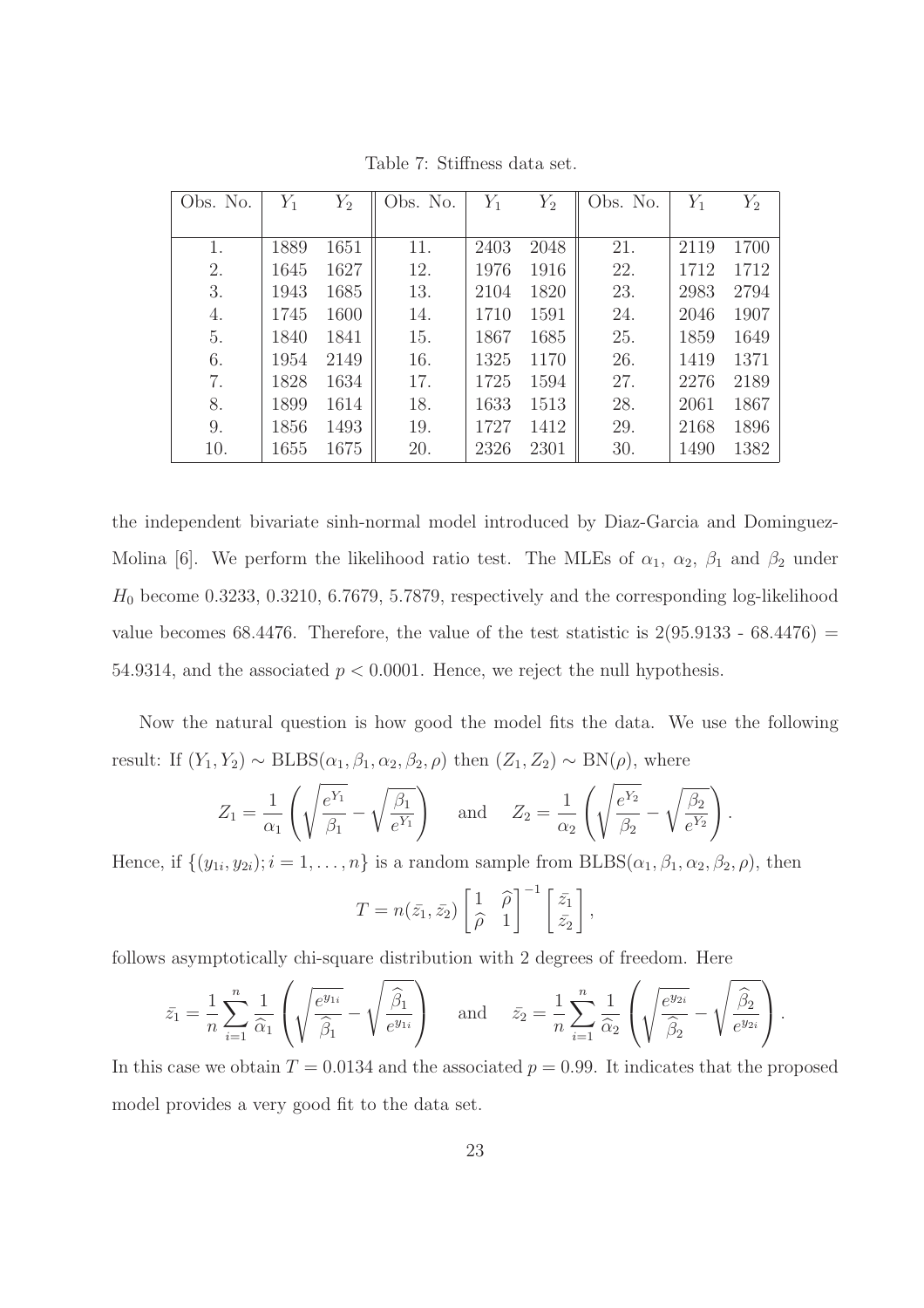# 6 Bivariate Log-Linear Model

In this section we suggest how the proposed model can be used as a bivariate log-linear model. Rieck and Nedelman [27] proposed a univariate log-linear model using the Birnbaum-Saunders distribution. In this section we will extend the univariate model proposed by Rieck and Nedelman [27] to the bivariate case.

Suppose  $(T_{11}, T_{21}), (T_{12}, (T_{22}), \ldots, (T_{1n}, T_{2n})$  are independent random variables, where  $(T_{1i}, T_{2i}) \sim \text{BVBS}(\alpha_1, \beta_1, \alpha_2, \beta_2, \rho)$ . The distribution of  $T_{1i}$  is assumed to depend on a set of p explanatory variables say  $\mathbf{x}_i^1 = (x_{i1}^1, \ldots, x_{ip}^1)$  as follows

$$
\beta_1^i = \exp(\mathbf{x}_i^{1T}\boldsymbol{\zeta}) = \exp(x_{i1}^1\zeta_1 + \ldots + x_{ip}^1\zeta_p); \text{ for } i = 1, \ldots, n,
$$

where  $\boldsymbol{\zeta} = (\zeta_1, \ldots, \zeta_p)$  is a vector of p unknown parameters. The shape parameter  $\alpha_1$  is independent of the covariates  $x_i^1$ . Similarly it is assumed that the distribution of  $T_{2i}$  depends on a set of q explanatory variables say  $\mathbf{x}_i^2 = (x_{i1}^2, \dots, x_{iq}^2)$  as follows

$$
\beta_2^i = \exp(\mathbf{x}_i^{2T}\boldsymbol{\eta}) = \exp(x_{i1}^2\eta_1 + ... + x_{ip}^2\eta_q);
$$
 for  $i = 1,...,n$ ,

where  $\boldsymbol{\eta} = (\eta_1, \dots, \eta_q)$  is a vector of q unknown parameters. The shape parameter  $\alpha_2$  is independent of the covariates  $x_i^2$ .

Therefore, if we assume  $(Y_{1i}, Y_{2i}) = (\ln T_{1i}, \ln T_{2i})$ , for  $i = 1, \ldots, n$ , then we have

$$
\begin{pmatrix} Y_{1i} \\ Y_{2i} \end{pmatrix} = \begin{pmatrix} \mathbf{x}_i^{1T} \boldsymbol{\zeta} \\ \mathbf{x}_i^{2T} \boldsymbol{\eta} \end{pmatrix} + \begin{pmatrix} \epsilon_{1i} \\ \epsilon_{2i} \end{pmatrix},\tag{48}
$$

here  $(\epsilon_{1i}, \epsilon_{2i}) \sim \text{BLBS}(\alpha_1, 1, \alpha_2, 1, \rho)$ , and they are independently distributed. Note that the proposed model generalizes the independent bivariate log-Birnbaum-Saunders regression model proposed by Lemonte [15].

This model may be used quite effectively for paired data when covariates are present. It may be useful for analyzing any bivariate survival data also in presence of covariates. The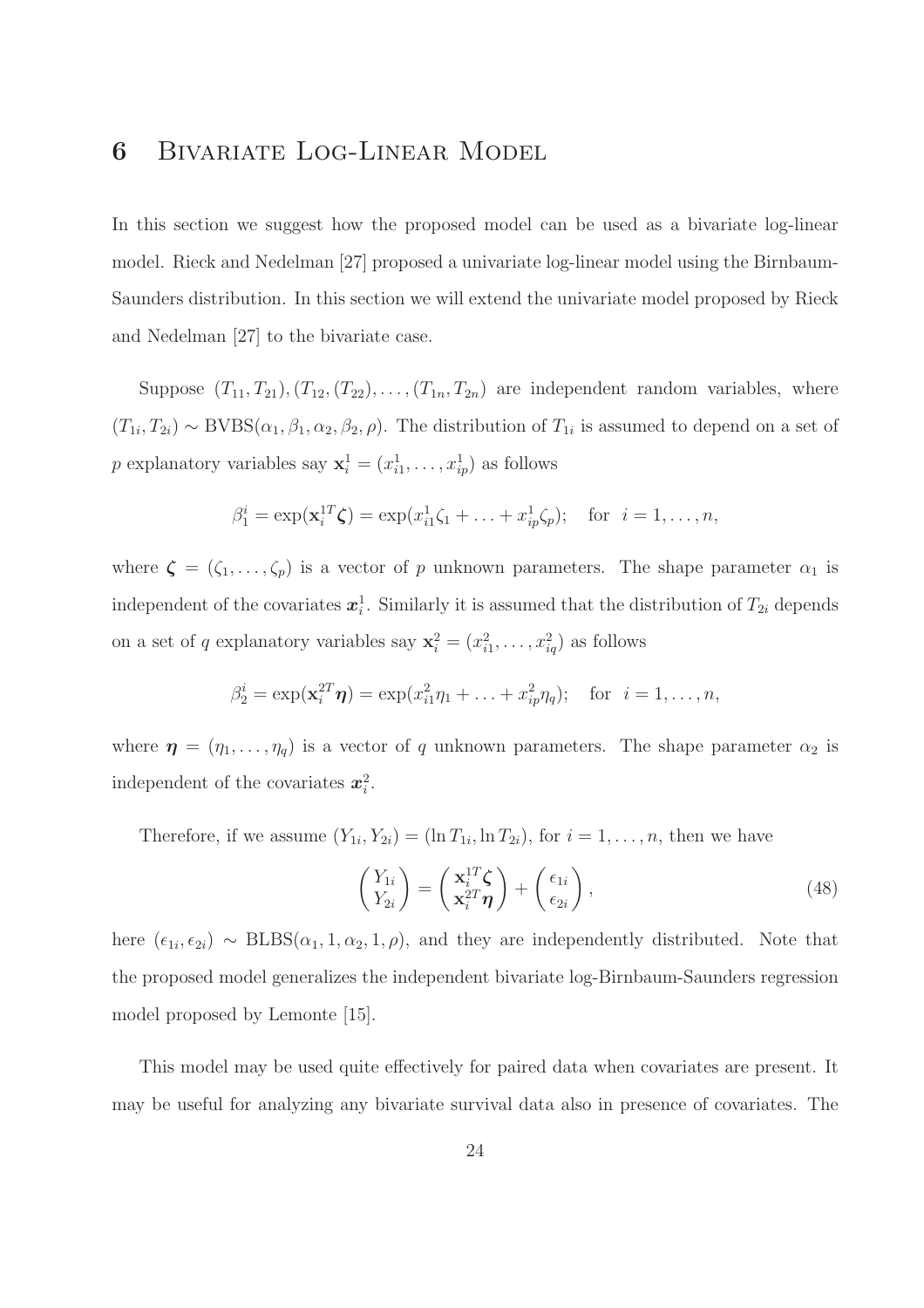problem of interest is to estimate the unknown parameters namely  $\alpha_1, \alpha_2, \zeta, \eta$  and  $\rho$  based on a random sample of size n, i.e.  $\{(y_{1i}, y_{2i}, \mathbf{x}_i^1, \mathbf{x}_i^2); i = 1, \dots, n\}$ . The log-likelihood function of the observed sample (without the additive constant), can be written as follows:

$$
l(\alpha_1, \alpha_2, \zeta, \eta, \rho) = -n(\ln \alpha_1 + \ln \alpha_2) + \sum_{i=1}^n \ln \phi_2 \left( \frac{2}{\alpha_1} z_{1i}(\zeta), \frac{2}{\alpha_2} z_{2i}(\eta); \rho \right) + \sum_{i=1}^n (u_{1i}(\zeta) + u_{2i}(\eta)),
$$
\n(49)

here for  $i = 1, \ldots, n$ ,

$$
z_{1i} = \sinh\left(\frac{y_{1i} - \boldsymbol{x}_i^{1T}\boldsymbol{\zeta}}{2}\right), \qquad z_{2i} = \sinh\left(\frac{y_{2i} - \boldsymbol{x}_i^{2T}\boldsymbol{\eta}}{2}\right),
$$

$$
u_{1i} = \ln\cosh\left(\frac{y_{1i} - \boldsymbol{x}_i^{1T}\boldsymbol{\zeta}}{2}\right), \qquad u_{2i} = \ln\cosh\left(\frac{y_{2i} - \boldsymbol{x}_i^{2T}\boldsymbol{\eta}}{2}\right).
$$

In this case also, as without covariate case, it can be seen that for fixed  $\zeta$  and  $\eta$ , the MLEs of  $\alpha_1$ ,  $\alpha_2$  and  $\rho$ , can be obtained as

$$
\widehat{\alpha}_1(\zeta) = \left\{ \frac{4}{n} \sum_{i=1}^n z_{1i}^2(\zeta) \right\}^{1/2}, \quad \widehat{\alpha}_2(\eta) = \left\{ \frac{4}{n} \sum_{i=1}^n z_{2i}^2(\eta) \right\}^{1/2},
$$

and

$$
\widehat{\rho}(\boldsymbol{\zeta},\boldsymbol{\eta}) = \frac{\sum_{i=1}^{n} z_{1i}(\boldsymbol{\zeta}) z_{2i}(\boldsymbol{\eta})}{\left\{\frac{4}{n} \sum_{i=1}^{n} z_{1i}^{2}(\boldsymbol{\zeta})\right\}^{1/2} \left\{\frac{4}{n} \sum_{i=1}^{n} z_{2i}^{2}(\boldsymbol{\eta})\right\}^{1/2}},
$$

respectively. Finally, the MLEs of  $\zeta$  and  $\eta$  can be obtained by maximizing the profile log-likelihood function namely,

$$
l_2(\boldsymbol{\zeta},\boldsymbol{\eta}) = -n(\ln \widehat{\alpha}_1(\boldsymbol{\zeta}) + \ln \widehat{\alpha}_2(\boldsymbol{\eta})) + \sum_{i=1}^n \ln \phi_2\left(\frac{2}{\alpha_1} z_{1i}(\boldsymbol{\zeta}), \frac{2}{\alpha_2} z_{2i}(\boldsymbol{\eta}); \widehat{\rho}(\boldsymbol{\zeta},\boldsymbol{\eta})\right) + \sum_{i=1}^n (u_{1i}(\boldsymbol{\zeta}) + u_{2i}(\boldsymbol{\eta})),
$$
\n(50)

with respect to  $\zeta$  and  $\eta$ . Efficient numerical optimization method is required to estimate the unknown parameters. It is not an easy problem, more work is needed along that direction.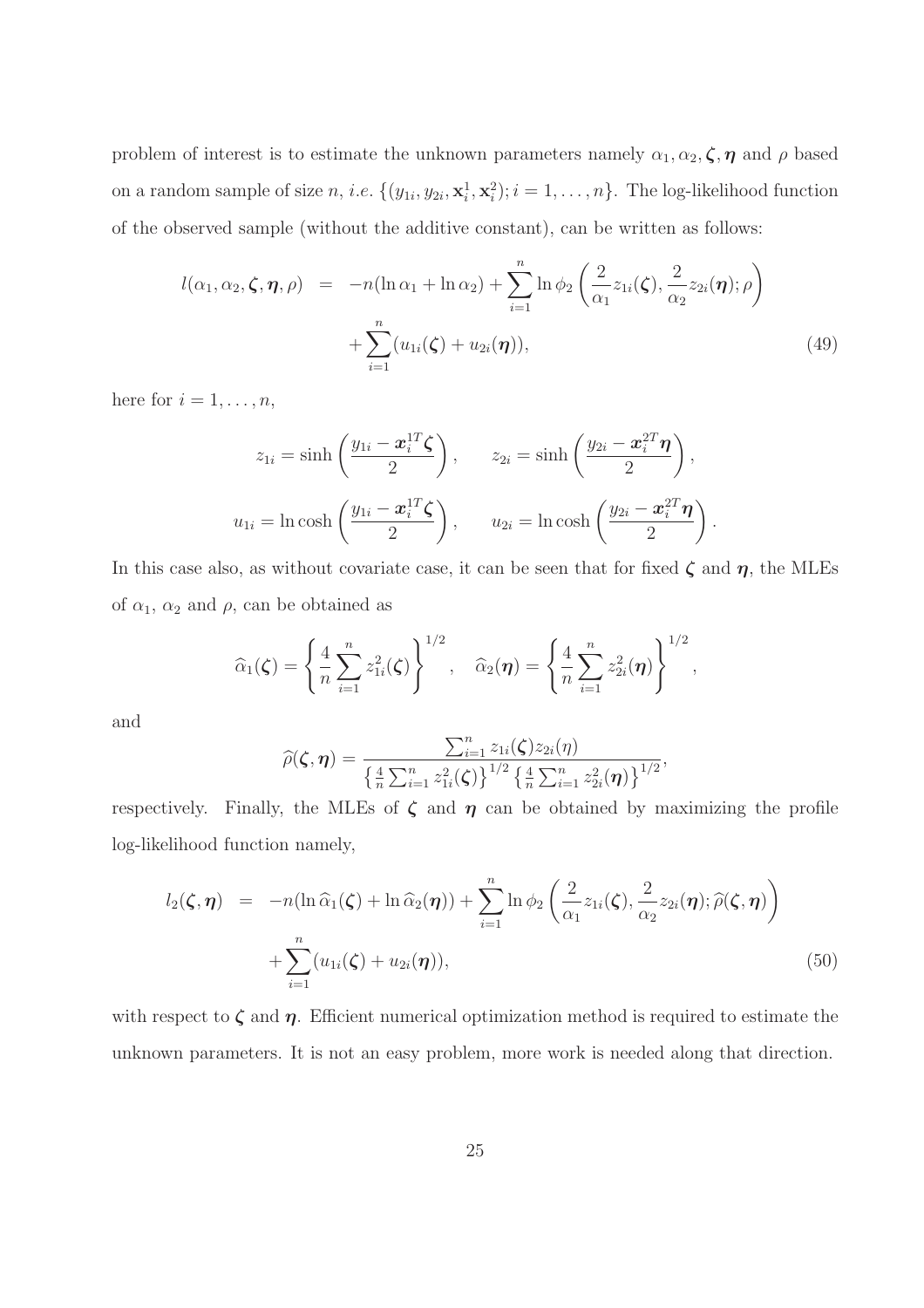# 7 Conclusions

In this paper we have proposed a bivariate log Birnbaum-Saunders distribution. It is a natural extension of the univariate log Birnbaum-Saunders distribution. The model is symmetric, and it has five parameters. It is more flexible than the bivariate normal distribution, because it can be bimodal and it can have heavy tails depending on the parameter values. We have investigated several properties of the distribution. We discuss some inferential issues and perform the analysis of a data set using the model for illustrative purposes. Finally we have proposed the bivariate log-linear model based on bivariate log Birnbaum-Saunders distribution. There are several open issues related to the bivariate log-linear model. It may be mentioned that along the same line p-variate log Birnbaum-Saunders distribution can be defined. Work is in progress, and it will be reported later.

### Acknowledgements

The author would like to thank two unknown reviewers and the associate editor for their constructive suggestions, which had helped to improve the earlier versions of the paper significantly.

# References

- [1] Balakrishnan, N., Gupta, R.C., Kundu, D., Leiva, V. and Sanhueza, A. (2010), "On some mixture models based on the Birnbaum-Saunders distribution and associated inference", Journal of Statistical Planning and Inference, vol. 141, 2175 - 2190.
- [2] Birnbaum, Z.W., Saunders, S.C. (1969a), "A new family of life distributions", Journal of Applied Probability, vol. 6, 319–327.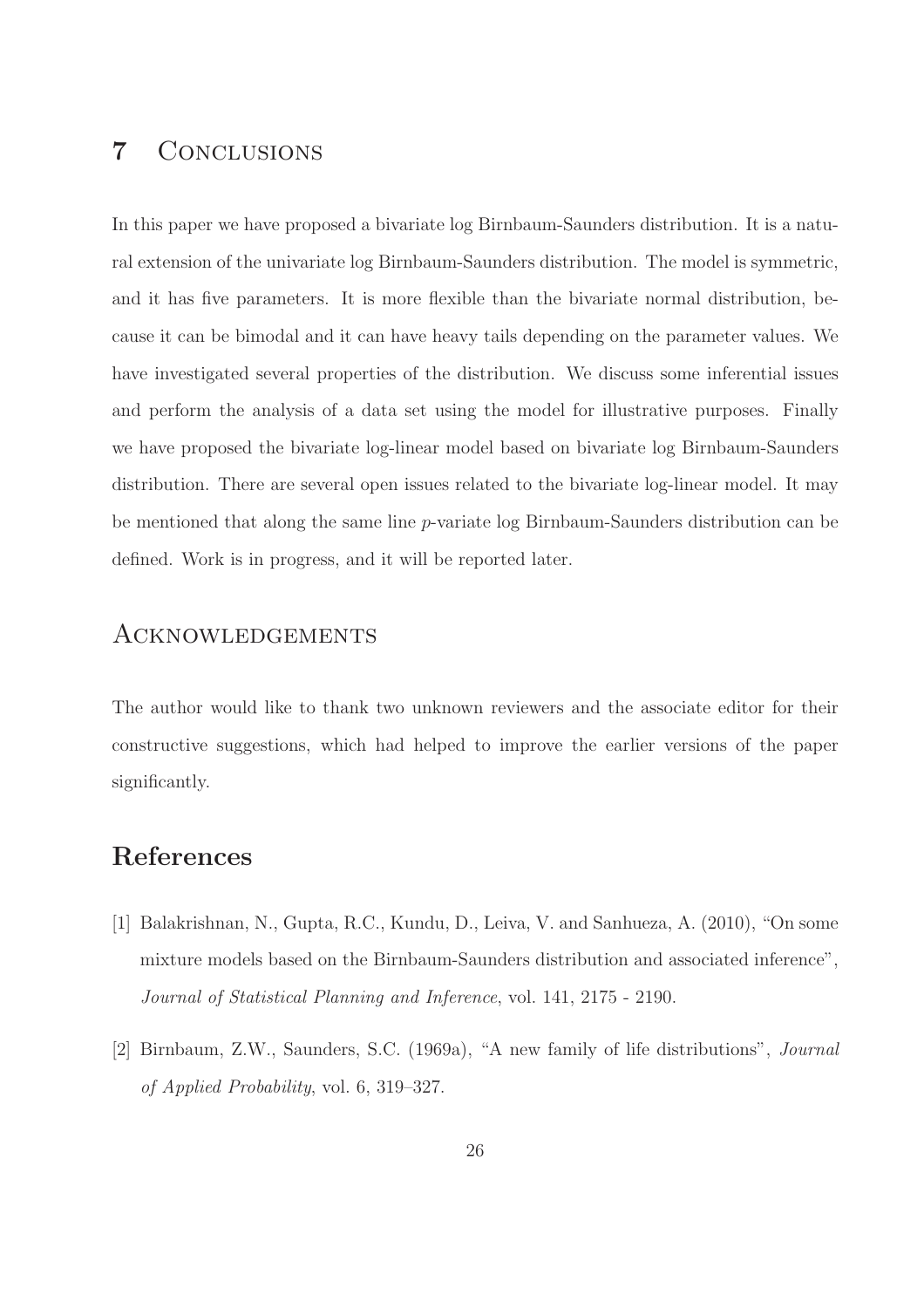- [3] Birnbaum, Z.W., Saunders, S.C. (1969b), "Estimation for a family of life distributions with applications to fatigue", *Journal of Applied Probability*, vol. 6, 328–347.
- [4] Chang, D.S. and Tang, L.C. (1994), "Parametric bounds and tolerance limits for the Birnbaum-Saunders distribution", Communications in Statistics - Theory and Methods, vol. 23, 2853 - 2863.
- [5] Cordeiro, G.M. and Lemonte, A.J. (2011), "The β-Birnbaum-Saunders distribution: An improved distribution for fatigue life modeling", Computational Statistics and Data Analysis, vol. 55, 1445 – 1461.
- [6] Diaz-Garcia, J.A. and Dominguez-Molina, J.R. (2006), "Some generalizations of Birnbaum-Saunders and sinh-normal distributions", International Mathematical Forum, vol. 1, 35, 1709 - 1727.
- [7] Holland, P.W. and Wang, Y. (1987), "Regional dependence for continuous bivariate random variable", Communications in Statistics - Theory and Methods, vol. 1, 193-206.
- [8] Johnson, N.L., Kotz, S. and Balakrishnan, N. (1994), Continuous Univariate Distribution, Volume 1, John Wiley and Sons, New York, USA.
- [9] Johnson, R.A. and Wichern, D.W. (1992), Applied multivariate statistical analysis, 3-rd edition, Prentice Hall, New Jersey.
- [10] Kundu, D., Balakrishnan, N. and Jamalizadeh, A. (2010), "Bivariate Birnbaum- Saunders distribution and its associated inference", *Journal of Multivariate Analysis*, vol. 101, 113 - 125.
- [11] Kundu, D., Kannan, N., Balakrishnan, N. (2008), "On the hazard function of Birnbaum-Saunders distribution and associated inference", *Computational Statistics*  $\&$  Data Analysis, vol. 52, 2692–2702.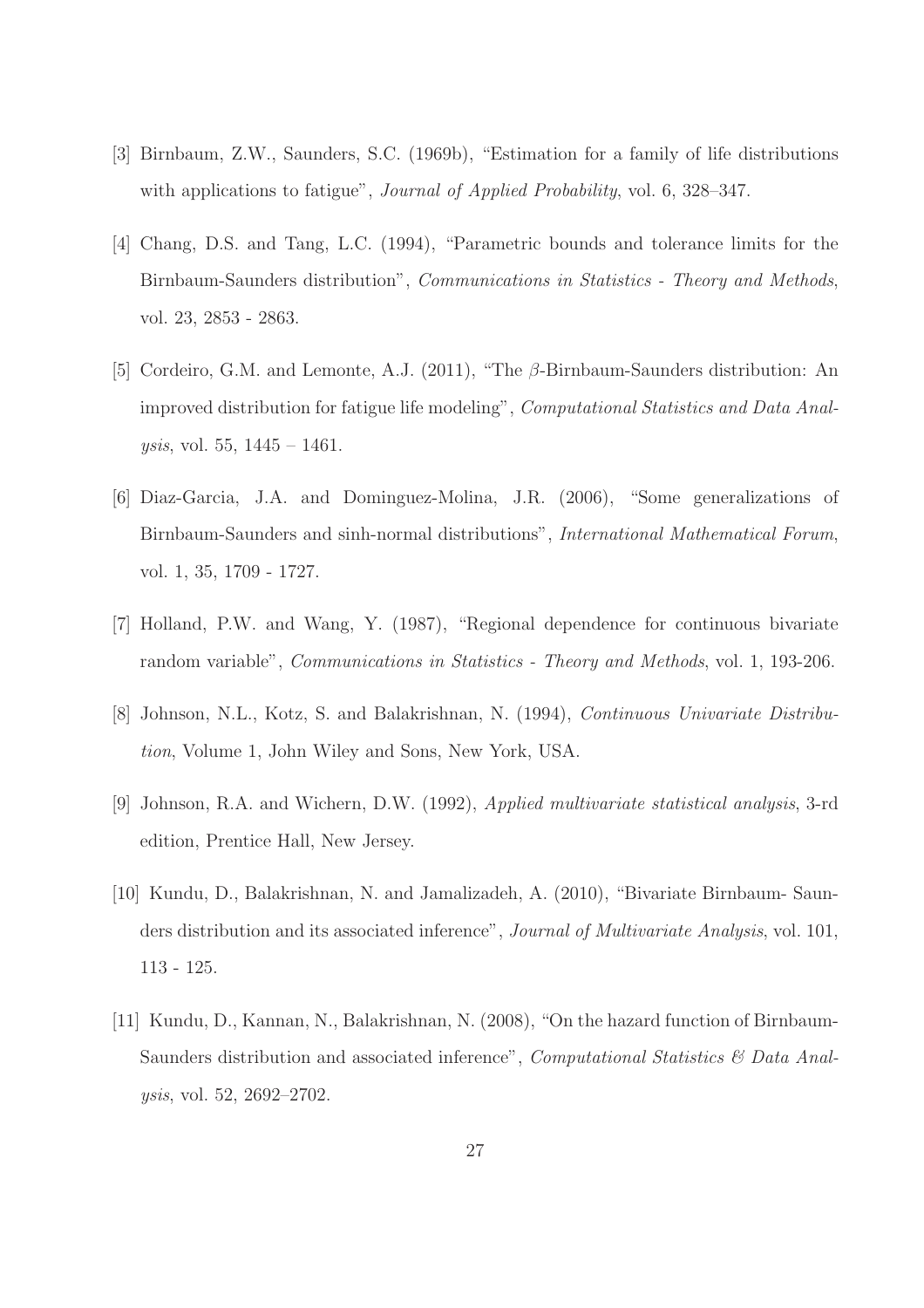- [12] Leiva, V., Sanhueza, A., Angulo, J.M. (2009), "A length-biased version of the Birnbaum Saunders distribution with application in water quality", Stochastic Environmental Research and Risk Assessment, vol. 23, 299 – 307.
- [13] Leiva, V., Vilca, F., Balakrishnan, N., Sanhueza, A. (2010), "A skewed sinh-normal distribution and its properties and application to air pollution", Communications in Statistics - Theory and Methods, vol. 39, 426 – 443.
- [14] Lemonte, A.J. (2012), "A log-Birnbaum Saunders regression model with asymmetric errors", Journal of Statistical Computation and Simulation, vol. 82, 1775 – 1787.
- [15] Lemonte, A.J. (2013), "Multivariate Birnbaum-Saunders regerssion model", Journal of Statistical Computation and Simulation, vol. 83, 2244 – 2257.
- [16] Lemonte, A.J. (2013), "A new extension of the Birnbaum-Saunders distribution", Brazilian Journal of Probability and Statistics, vol. 27, 133 – 149.
- [17] Lemonte, A.J. (2013), "A new extended Birnbaum Saunders regression model for lifetime modeling", *Computational Statistics and Data Analysis*, vol. 64, 34 – 50.
- [18] Lemonte, A.J., Cribari Neto, F., Vasconcellos, K.L.P. (2007), "Improved statistical inference for the two-parameter Birnbaum-Saunders distribution", Computational Statistics and Data Analysis, vol. 51,  $4656 - 4681$ .
- [19] Lemonte, A.J., Simas, A.B., Cribari Neto, F. (2008), "Bootstrap-based improved estimators for the two-parameter Birnbaum-Saunders distribution", Journal of Statistical Computation and Simulation, vol. 78, 37 – 49.
- [20] Meyer, C. (2009), "The bivariate normal copula", arXiv:0912.2816[math.PR].
- [21] Nelsen, R.B. (2006), An introduction to copulas, Springer, New York.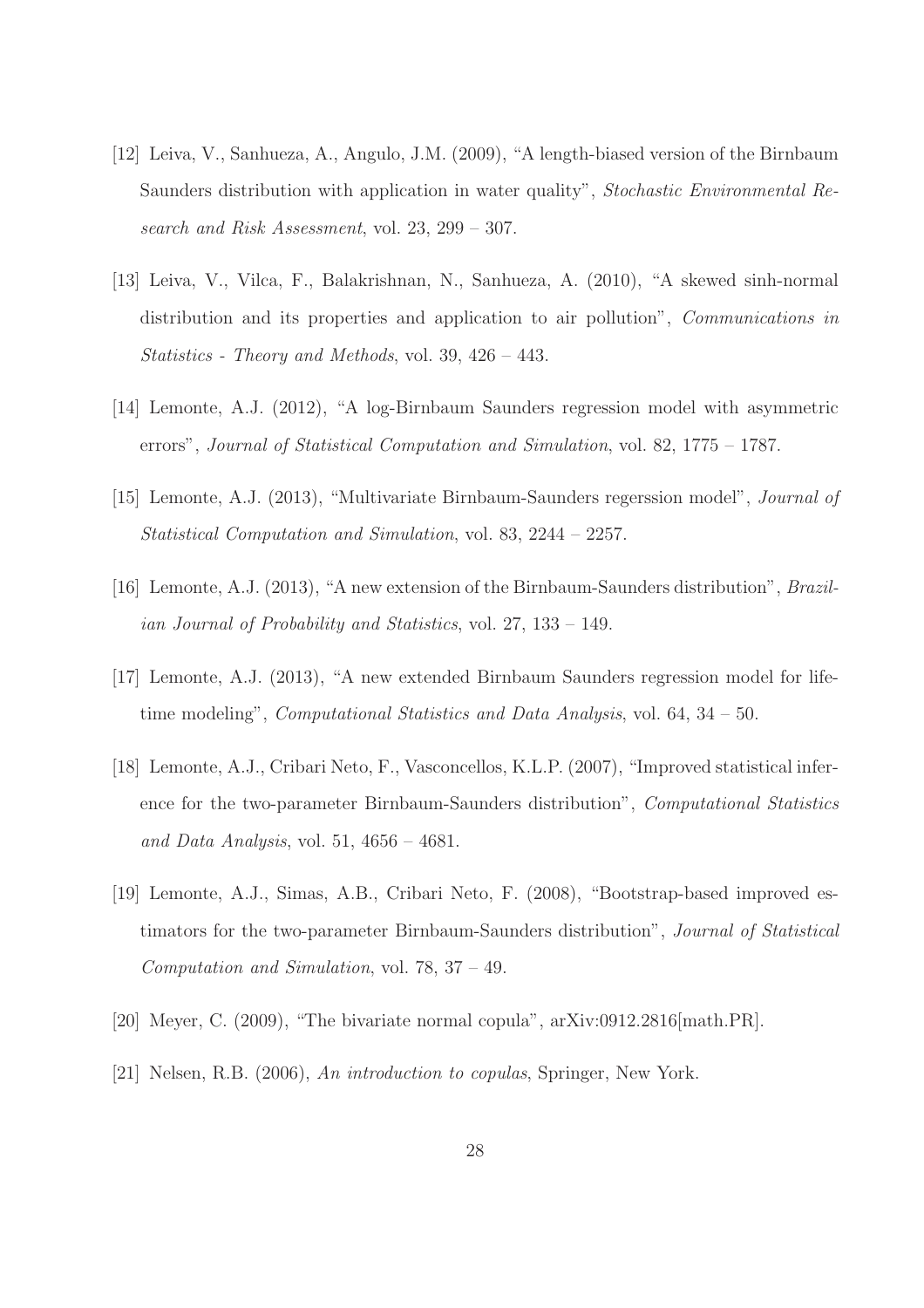- [22] Ng, H.K.T., Kundu, D., Balakrishnan, N. (2003), "Modified moment estimation for the two-parameter Birnbaum-Saunders distributions", *Computational Statistics*  $\&$  Data Analysis, vol. 43, 283–298.
- [23] Ng, H.K.T., Kundu, D., Balakrishnan, N. (2006), "Point and interval estimations for the two-parameter Birnbaum-Saunders distribution based on Type-II censored samples", Computational Statistics & Data Analysis, vol. 50, 3222–3242.
- [24] Patriota, A.G. (2012), "On scale mixture Birnbaum-Saunders distributions", Journal of Statistical Planning and Inference, vol. 142, 2221 – 2226.
- [25] Pitman, E.J.G. (1939), "A note on normal correlation", Biometrika, vol. 31, 9-12.
- [26] Rieck, J.R. (1989), Statistical analysis for the Birnbaum-Saunders fatigue life distribution, Ph.D. thesis, Clemson University, Department of Mathematical Sciences, Canada.
- [27] Rieck, J.R. and Nedelman, J.R. (1991), "A log-linear model for the Birnbaum-Saunders distribution", Technometrics, vol. 33, 51 - 60.
- [28] Shaked, M. (1977), "A concept of positive dependence for exchangeable random variables", vol. 5, 505 - 515.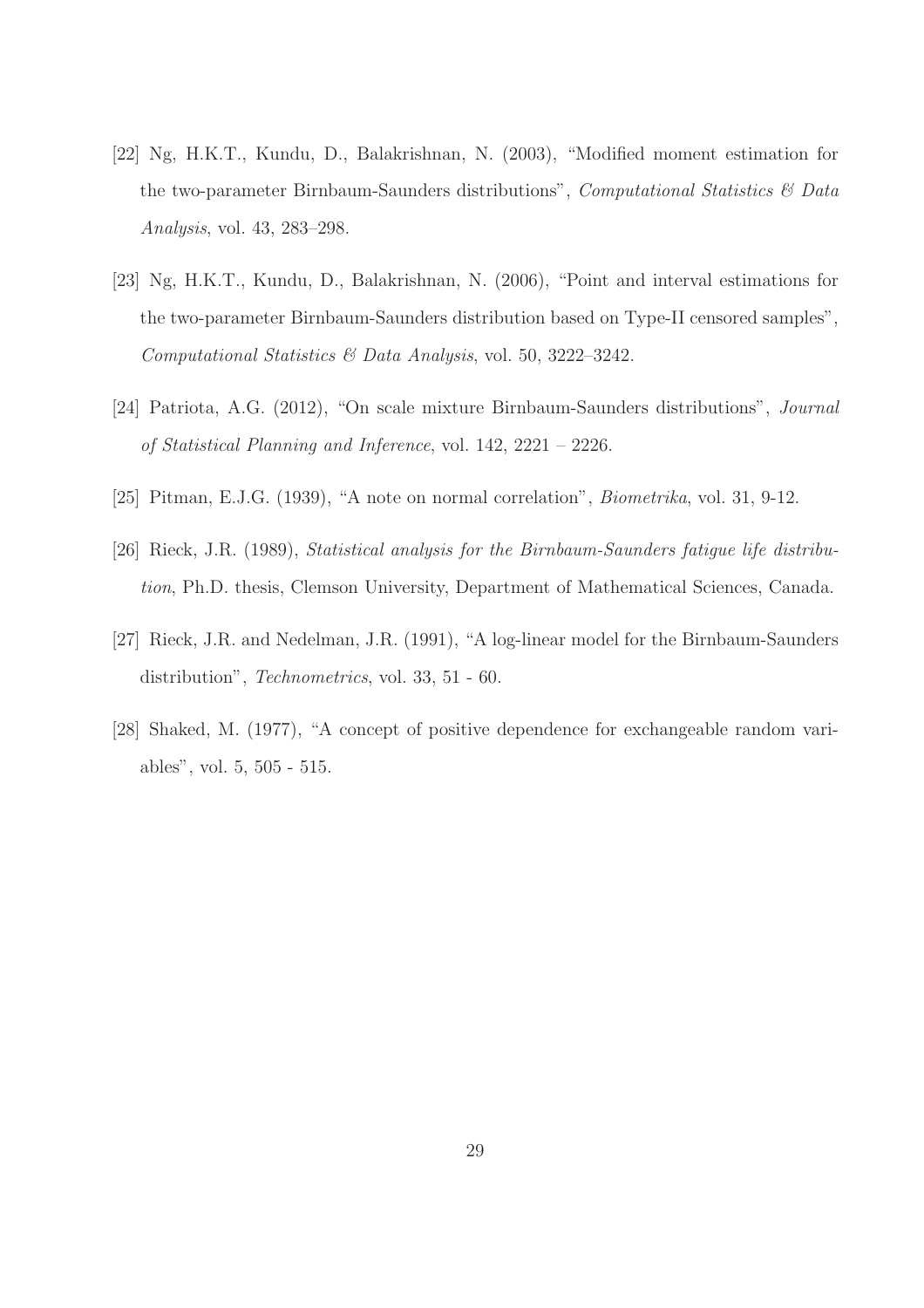

Figure 1: Contour plots of the of the joint PDF of the BLBS distribution for different parameter values:  $(\alpha_1, \beta_1, \alpha_2, \beta_2, \rho)$ : (a)  $(1,1,1,1,0.5)$  (b)  $(1,1,1,1,0.9)$  (c)  $(3,1,3,1,0.75)$  (d)  $(2,1,2,1,0.9)$   $(e)(2,1,2,1,0.5)$   $(f)(2,1,2,1,0.1)$